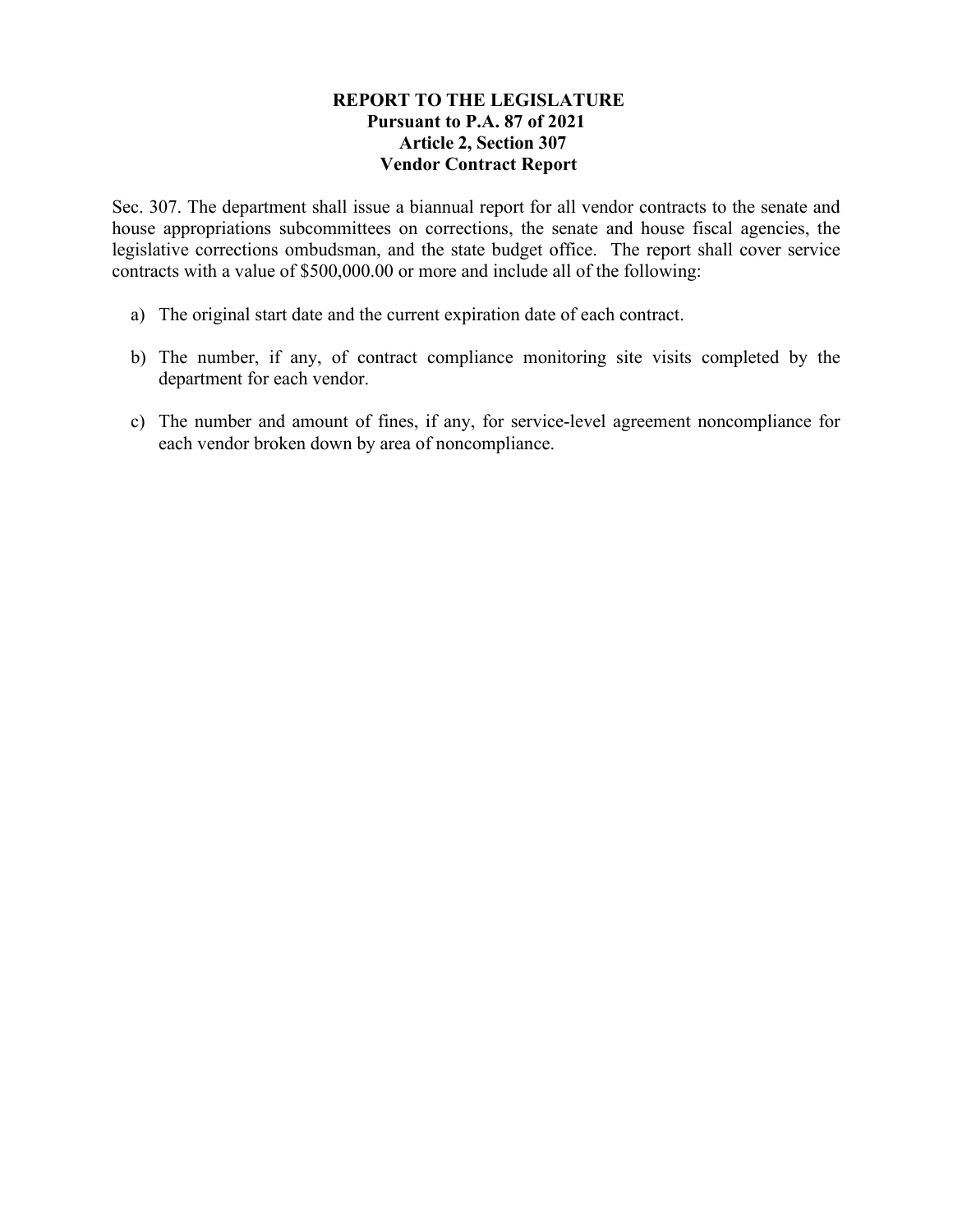## **CFA**

| Keefe Commissary Network, LLC<br>(Prisoner Store/Care Packages)<br>20*1939<br>Begin Date: 10/1/2020 | 2021<br>July, August, September | 2021<br>October, November, December |              |
|-----------------------------------------------------------------------------------------------------|---------------------------------|-------------------------------------|--------------|
| End Date: 9/30/2023                                                                                 |                                 |                                     | <b>TOTAL</b> |
| SLA - Inventory Outages                                                                             | \$                              | 6,000                               | 6,000        |
| SLA - Delivery                                                                                      | Ś                               |                                     |              |
| SLA - Reports                                                                                       | Ś                               |                                     |              |
| SLA - Technical Issue Resolution                                                                    | \$                              | 250                                 | 250          |
| <b>SLA - Sales Commission</b>                                                                       | \$                              |                                     |              |
| Site Visits Scheduled/Completed                                                                     | 18                              | 15                                  | 33           |
| Comments:                                                                                           |                                 |                                     |              |

| Global Tel Link (GTL)<br>(Prisoner Phones)<br>18*1124<br>Begin Date: 8/9/2018 | 2021<br>July, August, September | 2021<br>October, November, December |              |
|-------------------------------------------------------------------------------|---------------------------------|-------------------------------------|--------------|
| End Date: 8/8/2024                                                            |                                 |                                     | <b>TOTAL</b> |
| SLA - Prisoner Telephone System<br>Maintenance                                | 8,000                           | 87,000                              | 95,000       |
| SLA - Customer Support                                                        |                                 | 3,000                               | 3,000        |
| SLA - ADA Compliant Communication<br><b>Technologies</b>                      | \$<br>$\overline{\phantom{0}}$  | \$                                  |              |
| Site Visits Scheduled/Completed                                               | 21                              | 26                                  | 47           |
| Comments:                                                                     |                                 |                                     |              |

| Global Tel Link (GTL)<br>(Prisoner Deposits)<br>071B7700057<br>Begin Date: 2/1/2017 | 2021<br>July, August, September | 2021<br>October, November, December |              |
|-------------------------------------------------------------------------------------|---------------------------------|-------------------------------------|--------------|
| End Date: 10/31/2022                                                                |                                 |                                     | <b>TOTAL</b> |
| SLA - Fund Processing                                                               |                                 |                                     |              |
| SLA - Refunds                                                                       |                                 |                                     |              |
| SLA-Reports                                                                         |                                 |                                     |              |
| SLA - Customer Service                                                              |                                 |                                     |              |
| <b>SLA - Sales Commission</b>                                                       |                                 |                                     |              |
| Site Visits Scheduled/Completed                                                     |                                 |                                     |              |
| Comments:                                                                           |                                 |                                     |              |

| Global Shop Solutions, Inc.<br>(Michigan State Industries: Enterprise<br><b>Resource Planning Application)</b><br>19*451<br>Begin Date: 5/1/2019<br>End Date: 4/30/2022 | 2021<br>July, August, September | 2021<br>October, November, December | <b>TOTAL</b> |
|-------------------------------------------------------------------------------------------------------------------------------------------------------------------------|---------------------------------|-------------------------------------|--------------|
| SLA - Service Availability                                                                                                                                              |                                 |                                     |              |
| SLA - Response and Resolution Time                                                                                                                                      | $\overline{\phantom{0}}$        |                                     |              |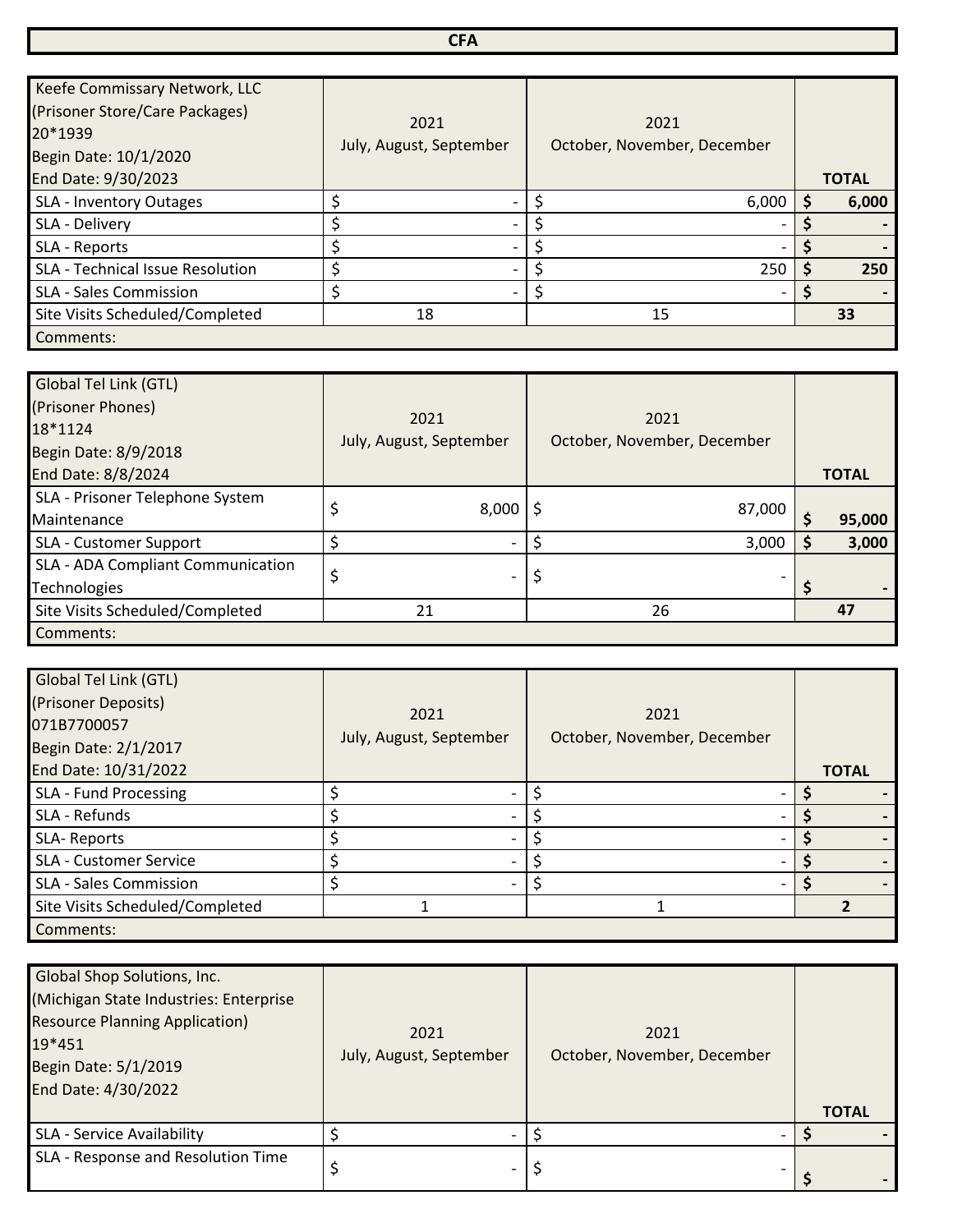| Site Visits Scheduled/Completed |  |  |
|---------------------------------|--|--|
| Comments:                       |  |  |

| JPay<br>(Prisoner Messaging and Media)<br>071B7700058<br>Begin Date: 2/1/2017<br>End Date: 10/31/2022 | 2021<br>July, August, September | 2021<br>October, November, December | <b>TOTAL</b> |
|-------------------------------------------------------------------------------------------------------|---------------------------------|-------------------------------------|--------------|
| <b>SLA - Vendor Catalog Processing</b>                                                                |                                 |                                     |              |
| SLA - Media Player Delivery                                                                           |                                 | 3,900                               | 3,900        |
| SLA - Refunds/Returns                                                                                 |                                 |                                     |              |
| SLA-Reports                                                                                           |                                 |                                     |              |
| SLA - Customer Service                                                                                | 12,300                          | 11,800                              | 24,100       |
| <b>SLA - Sales Commission</b>                                                                         | \$                              |                                     |              |
| Site Visits Scheduled/Completed                                                                       | 11                              | 6                                   | 17           |
| Comments:                                                                                             |                                 |                                     |              |

| <b>Buford</b><br>(Prisoner Television Services)<br>19*1411<br>Begin Date: 10/1/2019 | 2021<br>July, August, September | 2021<br>October, November, December |              |
|-------------------------------------------------------------------------------------|---------------------------------|-------------------------------------|--------------|
| End Date: 9/30/2024                                                                 |                                 |                                     | <b>TOTAL</b> |
| SLA - Technical Issue Resolution Time                                               | -                               |                                     |              |
| SLA - Implementation Timeline                                                       |                                 |                                     |              |
| Site Visits Scheduled/Completed                                                     |                                 |                                     |              |
| Comments:                                                                           |                                 |                                     |              |

| Recidiviz<br>(Criminal Justice Data Platform)<br>21*0686<br>Begin Date: 5/11/2021<br>End Date: 4/30/2024 | 2021<br>July, August, September | 2021<br>October, November, December | <b>TOTAL</b> |
|----------------------------------------------------------------------------------------------------------|---------------------------------|-------------------------------------|--------------|
| SLA - None                                                                                               |                                 |                                     |              |
| Site Visits Scheduled/Completed                                                                          |                                 |                                     |              |
| Comments:                                                                                                |                                 |                                     |              |

| Sun Valley Foods Company<br>(Prisoner Food and Food Service<br>Products)<br>19*886 | 2021<br>July, August, September | 2021<br>October, November, December |              |
|------------------------------------------------------------------------------------|---------------------------------|-------------------------------------|--------------|
| Begin Date: 7/1/2019                                                               |                                 |                                     |              |
| End Date: 8/31/2022                                                                |                                 |                                     | <b>TOTAL</b> |
| <b>SLA - Timely Delivery</b>                                                       |                                 |                                     |              |
| <b>SLA - Accurate Deliveries</b>                                                   |                                 |                                     |              |
| Site Visits Scheduled/Completed                                                    |                                 |                                     |              |
| Comments:                                                                          |                                 |                                     |              |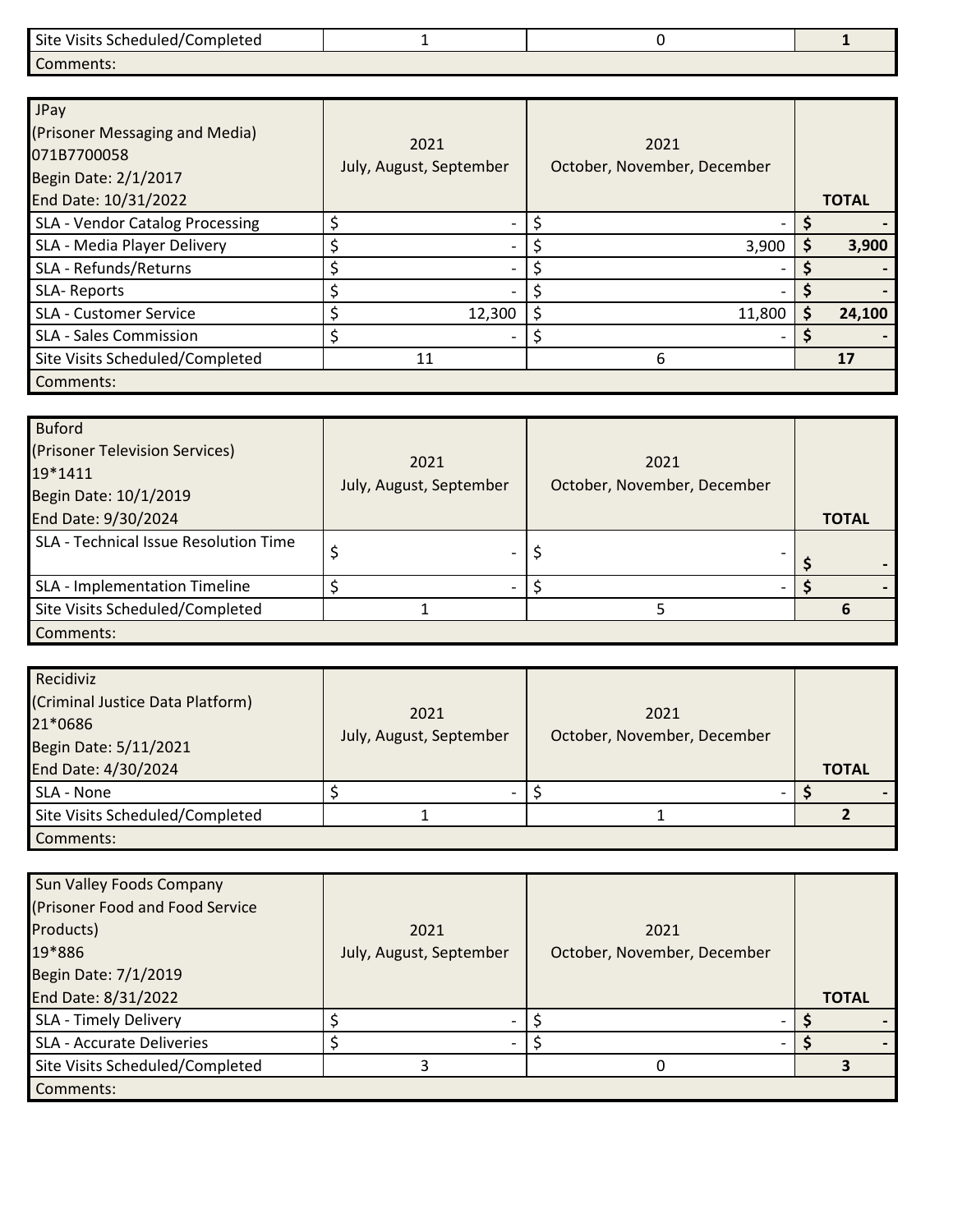| Peterson, Paletta, Balice            |                         |                             |              |
|--------------------------------------|-------------------------|-----------------------------|--------------|
| (Prisoner Legal Writer Services)     | 2021                    | 2021                        |              |
| 20*2067                              | July, August, September | October, November, December |              |
| Begin Date: 10/1/2020                |                         |                             |              |
| End Date: 9/30/2023                  |                         |                             | <b>TOTAL</b> |
| SLA - Customer Service Response Time | $1,250$   \$            | 1,250                       | 2,500        |
| SLA - Reports                        |                         |                             |              |
| Site Visits Scheduled/Completed      |                         |                             |              |
| Comments:                            |                         |                             |              |

| LexisNexis (DBA RELX, Inc.)          |                         |                             |              |
|--------------------------------------|-------------------------|-----------------------------|--------------|
| (Prisoner Electronic Law Library)    | 2021                    | 2021                        |              |
| 20*0691                              |                         | October, November, December |              |
| Begin Date: 5/4/2020                 | July, August, September |                             |              |
| End Date: 5/3/2025                   |                         |                             | <b>TOTAL</b> |
| SLA - Availability and Functionality |                         |                             |              |
| SLA - Reporting                      |                         |                             |              |
| <b>SLA - Prohibited Access</b>       |                         |                             |              |
| Site Visits Scheduled/Completed      |                         |                             |              |
| Comments:                            |                         |                             |              |

| <b>ATG</b>                       |                         |                             |              |
|----------------------------------|-------------------------|-----------------------------|--------------|
| (Corrections Offender Management |                         |                             |              |
| System)                          | 2021                    | 2021                        |              |
| 171 18*558                       | July, August, September | October, November, December |              |
| Begin Date: 6/20/2018            |                         |                             |              |
| End Date: 6/19/2028              |                         |                             | <b>TOTAL</b> |
| SLA - None                       |                         |                             |              |
| Site Visits Scheduled/Completed  |                         |                             |              |
| Comments:                        |                         |                             |              |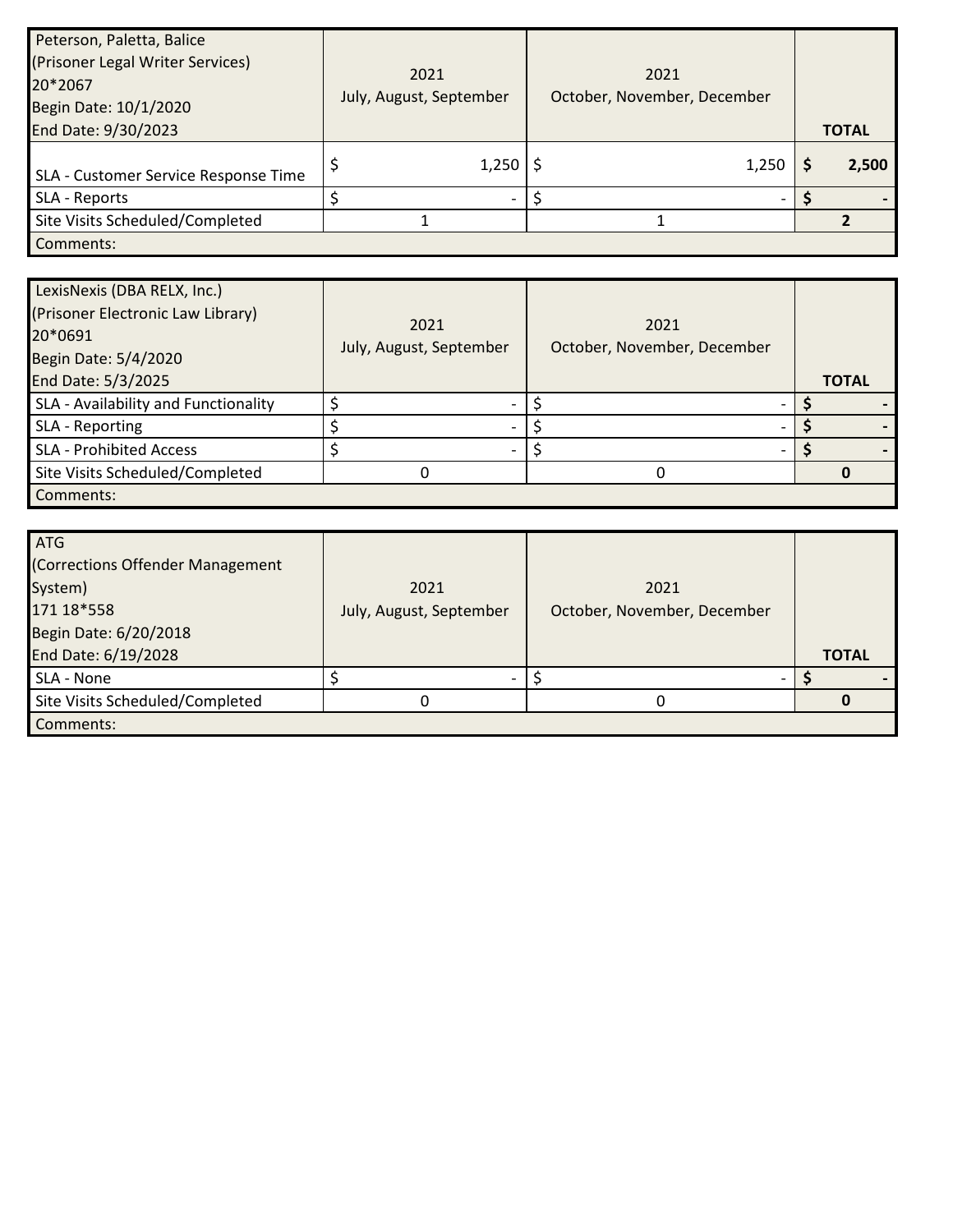**FOA**

| <b>FOA/CPS</b><br><b>Kalamazoo</b><br>21*4426<br>Begin Date: 10/1/2021<br>End Date: 9/30/2022 | 2021<br>July, August, September | 2021<br>October, November, December | <b>TOTAL</b> |
|-----------------------------------------------------------------------------------------------|---------------------------------|-------------------------------------|--------------|
| $SLA - N/A$                                                                                   | \$0.00                          | \$0.00                              | \$0.00       |
| <b>Site Visits</b>                                                                            | $\mathbf 0$                     | $\Omega$                            | $\mathbf{0}$ |
| Comments:                                                                                     |                                 |                                     |              |
|                                                                                               |                                 |                                     |              |
| <b>FOA/CPS</b><br><b>Kent</b><br>21*2561<br>Begin Date: 10/1/2021<br>End Date: 9/30/2022      | 2021<br>July, August, September | 2021<br>October, November, December | <b>TOTAL</b> |
| $SLA - N/A$                                                                                   | \$0.00                          | \$0.00                              | \$0.00       |
| <b>Site Visits</b>                                                                            | $\mathbf{1}$                    | 0                                   | $\mathbf{1}$ |
| Comments:                                                                                     |                                 |                                     |              |
|                                                                                               |                                 |                                     |              |
| <b>FOA/CPS</b><br><b>Oakland</b><br>21*3128<br>Begin Date: 10/1/2021<br>End Date: 9/30/2022   | 2021<br>July, August, September | 2021<br>October, November, December | <b>TOTAL</b> |
| $SLA - N/A$                                                                                   | \$0.00                          | \$0.00                              | \$0.00       |
| <b>Site Visits</b>                                                                            | $\mathbf 0$                     | 0                                   | $\mathbf{0}$ |
| Comments:                                                                                     |                                 |                                     |              |
|                                                                                               |                                 |                                     |              |
| <b>FOA/CPS</b><br><b>Saginaw</b><br>21*3475<br>Begin Date: 10/1/2021<br>End Date: 9/30/2022   | 2021<br>July, August, September | 2021<br>October, November, December | <b>TOTAL</b> |
| $SLA - N/A$                                                                                   | \$0.00                          | \$0.00                              | \$0.00       |
| <b>Site Visits</b>                                                                            | 0                               | 0                                   | 0            |
| Comments:                                                                                     |                                 |                                     |              |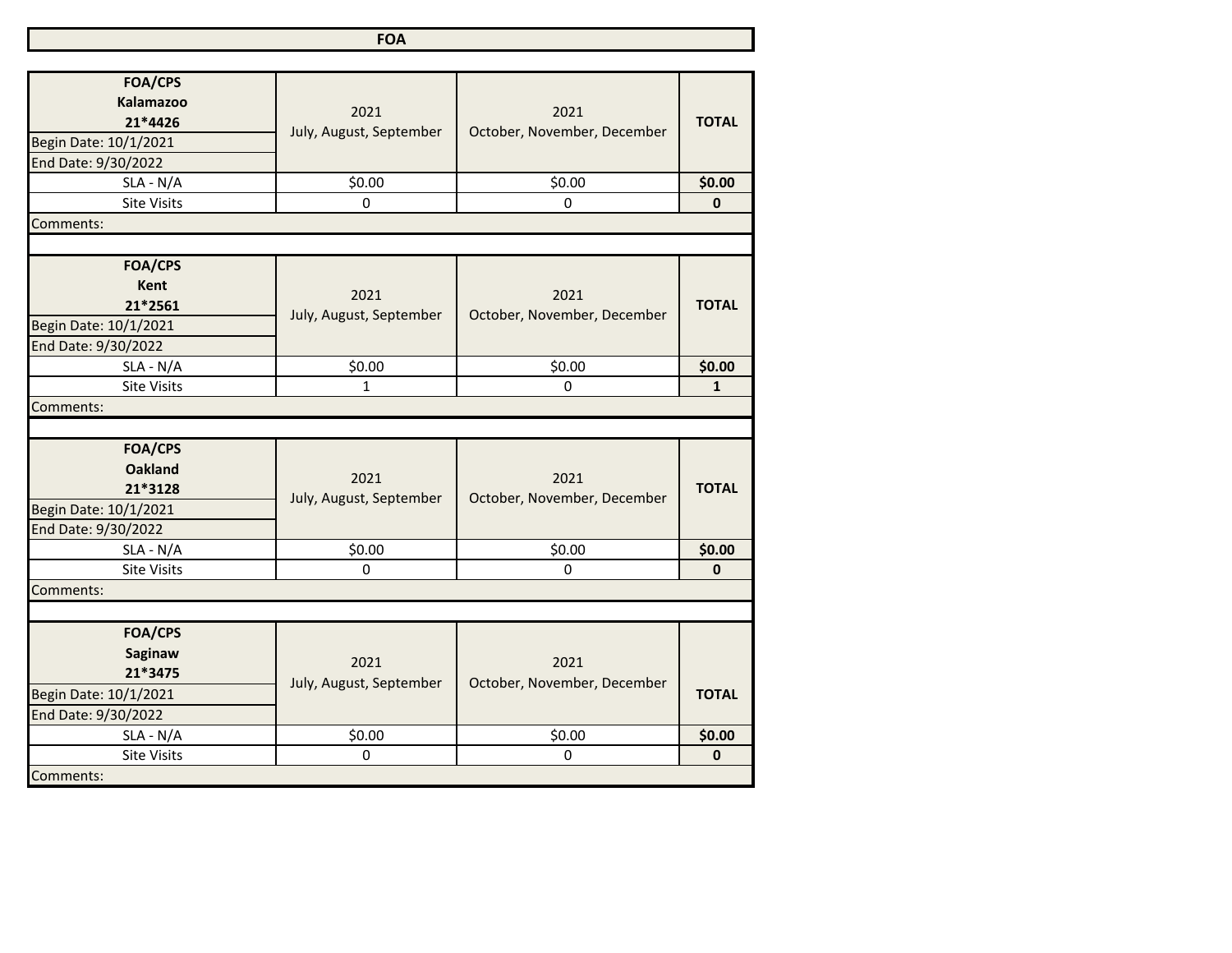| <b>FOA/CPS</b><br><b>Macomb</b><br>21*2562<br>Begin Date: 10/1/2021<br>End Date: 9/30/2022 | 2021<br>July, August, September | 2021<br>October, November, December | <b>TOTAL</b> |
|--------------------------------------------------------------------------------------------|---------------------------------|-------------------------------------|--------------|
| $SLA - N/A$                                                                                | \$0.00                          | \$0.00                              | \$0.00       |
| <b>Site Visits</b>                                                                         | 1                               | 0                                   | $\mathbf{1}$ |
| Comments:                                                                                  |                                 |                                     |              |
|                                                                                            |                                 |                                     |              |
| <b>FOA/CPS</b><br>Washtenaw<br>21*2999<br>Begin Date: 10/1/2021<br>End Date: 9/30/2022     | 2021<br>July, August, September | 2021<br>October, November, December | <b>TOTAL</b> |
| $SLA - N/A$                                                                                | \$0.00                          | \$0.00                              | \$0.00       |
| <b>Site Visits</b>                                                                         | $\pmb{0}$                       | 0                                   | $\pmb{0}$    |
| Comments:                                                                                  |                                 |                                     |              |
|                                                                                            |                                 |                                     |              |
| <b>FOA/CPS</b><br>Wayne<br>21*2712<br>Begin Date: 10/1/2021<br>End Date: 9/30/2022         | 2021<br>July, August, September | 2021<br>October, November, December | <b>TOTAL</b> |
| $SLA - N/A$                                                                                | \$0.00                          | \$0.00                              | \$0.00       |
| <b>Site Visits</b>                                                                         | 1                               | $\mathbf 0$                         | $\mathbf{1}$ |
| Comments:                                                                                  |                                 |                                     |              |
|                                                                                            |                                 |                                     |              |
| <b>FOA</b><br><b>Network Reporting Corp.</b><br>20*1264<br>Begin Date: 10/1/2020           | 2021<br>July, August, September | 2021<br>October, November, December | <b>TOTAL</b> |
| End Date: 9/30/2023                                                                        |                                 |                                     |              |
| SLA - None                                                                                 | \$0.00                          | \$0.00                              | \$0.00       |
| <b>Site Visits</b>                                                                         | $\mathbf 0$                     | $\mathbf{1}$                        | $\mathbf{1}$ |
| Comments:                                                                                  |                                 |                                     |              |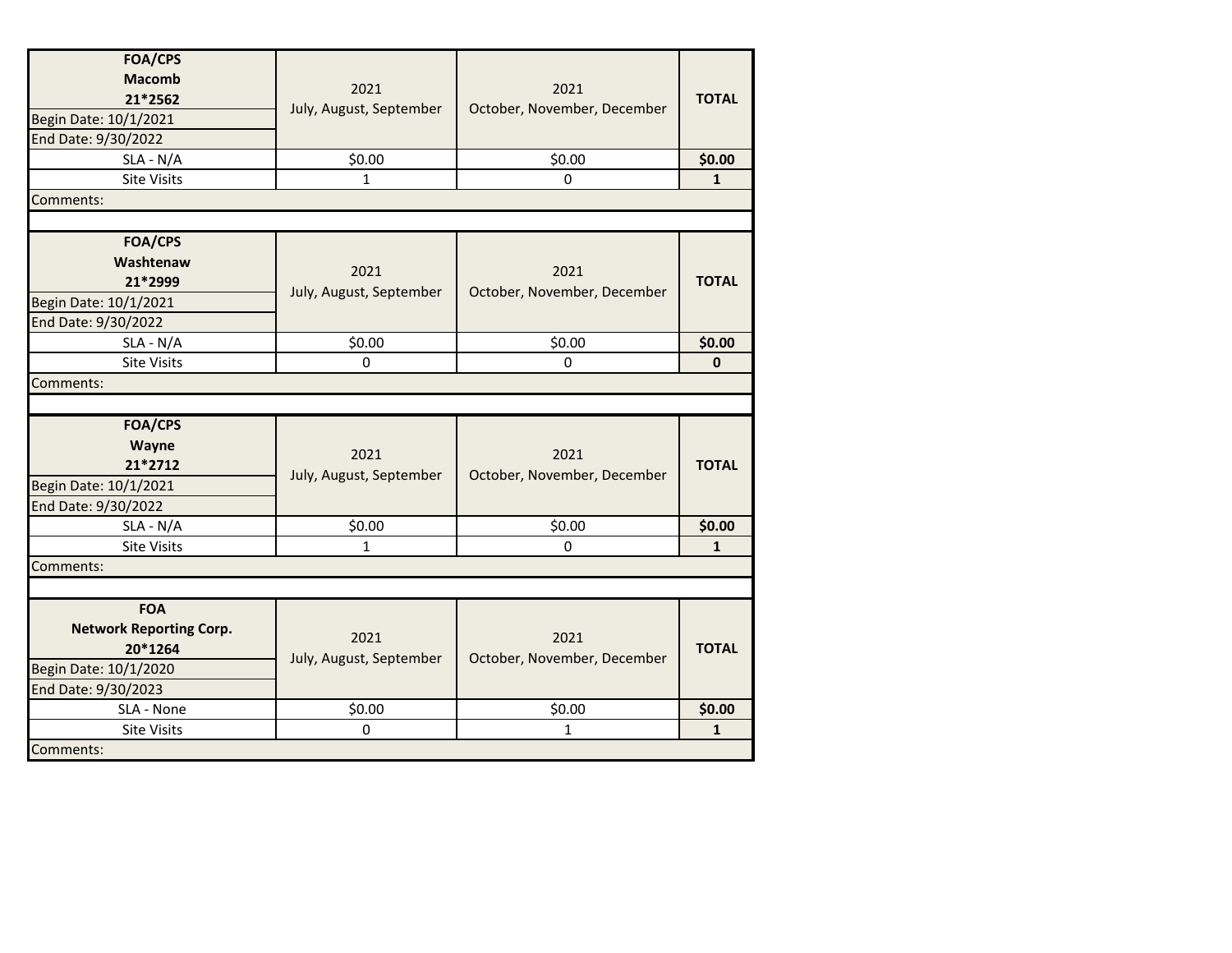| <b>FOA</b><br><b>Fieldware, LLC</b><br>071B6600001<br>Begin Date: 10/1/2015<br>End Date: 9/30/2022      | 2021<br>July, August, September | 2021<br>October, November, December | <b>TOTAL</b> |
|---------------------------------------------------------------------------------------------------------|---------------------------------|-------------------------------------|--------------|
| SLA - None                                                                                              | \$0.00                          | \$0.00                              | \$0.00       |
| <b>Site Visits</b>                                                                                      | $\mathbf{1}$                    | 0                                   | $\mathbf{1}$ |
| Comments:                                                                                               |                                 |                                     |              |
|                                                                                                         |                                 |                                     |              |
| <b>FOA</b><br><b>HiTec</b><br>071B7700131<br>Begin Date: 1/1/2017<br>End Date: 12/30/2022               | 2021<br>July, August, September | 2021<br>October, November, December | <b>TOTAL</b> |
| SLA - None                                                                                              | \$0.00                          | \$0.00                              | \$0.00       |
| <b>Site Visits</b>                                                                                      | $\Omega$                        | 0                                   | $\mathbf{0}$ |
| Comments:                                                                                               |                                 |                                     |              |
|                                                                                                         |                                 |                                     |              |
| <b>FOA</b><br><b>Road Runr Maintenance</b><br>071B7700047<br>Begin Date: 1/3/2022<br>End Date: 1/2/2025 | 2021<br>July, August, September | 2021<br>October, November, December | <b>TOTAL</b> |
| SLA - None                                                                                              | \$0.00                          | \$0.00                              | \$0.00       |
| <b>Site Visits</b>                                                                                      | 0                               | 0                                   | $\mathbf 0$  |
| Comments: On hold due to pandemic, running as of summer FY21                                            |                                 |                                     |              |
|                                                                                                         |                                 |                                     |              |
| <b>FOA</b><br>PTS of America, LLC<br>071B6600069<br>Begin Date: 4/15/2016<br>End Date: 1/31/2022        | 2021<br>July, August, September | 2021<br>October, November, December | <b>TOTAL</b> |
| SLA - None                                                                                              | \$0.00                          | \$0.00                              | \$0.00       |
| <b>Site Visits</b>                                                                                      | 0                               | $\mathbf 0$                         | $\mathbf 0$  |
| Comments:                                                                                               |                                 |                                     |              |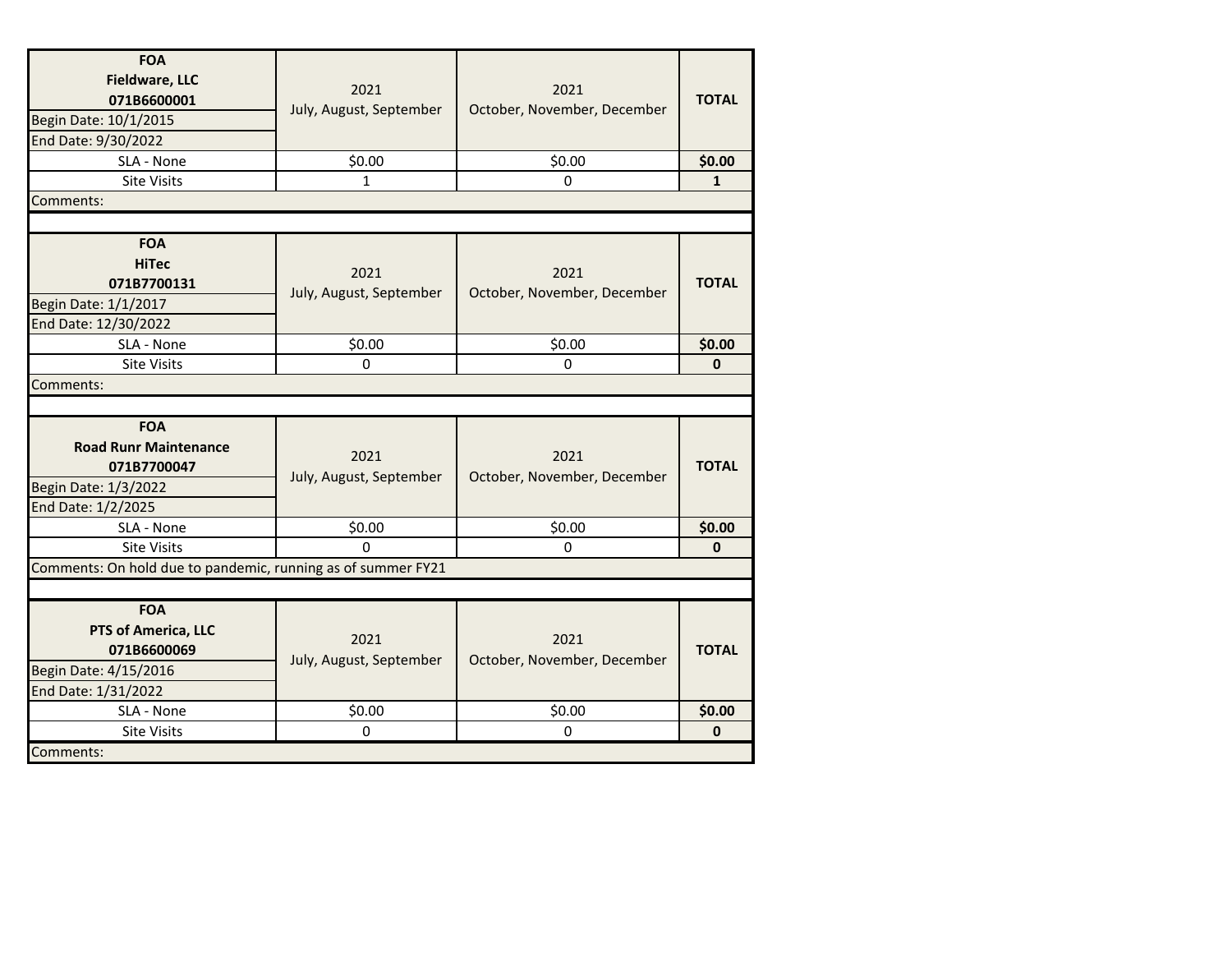| <b>FOA</b><br><b>ATTENTI Electronic Monitoring, Inc.</b><br>071B4300145<br>Begin Date: 8/1/2014<br>End Date: 7/31/2023 | 2021<br>July, August, September | 2021<br>October, November, December | <b>TOTAL</b> |
|------------------------------------------------------------------------------------------------------------------------|---------------------------------|-------------------------------------|--------------|
| SLA - None                                                                                                             | \$0.00                          | \$0.00                              | \$0.00       |
| <b>Site Visits</b>                                                                                                     | 1                               | 0                                   | $\mathbf{1}$ |
| Comments:                                                                                                              |                                 |                                     |              |
|                                                                                                                        |                                 |                                     |              |
| <b>FOA</b><br>APPRISS, Inc.<br>071B1300025<br>Begin Date: 10/1/2010<br>End Date: 2/15/2022                             | 2021<br>July, August, September | 2021<br>October, November, December | <b>TOTAL</b> |
| SLA - None                                                                                                             | \$0.00                          | \$0.00                              | \$0.00       |
| <b>Site Visits</b>                                                                                                     | <sup>0</sup>                    | $\Omega$                            | $\mathbf{0}$ |
| Comments: Current contract is being negotiated and is currently extended until 2/15/2022.                              |                                 |                                     |              |
|                                                                                                                        |                                 |                                     |              |
| <b>FOA</b><br><b>Alcohol Monitoring Systems</b><br>071B4300125<br>Begin Date: 6/1/2014<br>End Date: 5/31/2022          | 2021<br>July, August, September | 2021<br>October, November, December | <b>TOTAL</b> |
| SLA - None                                                                                                             | \$0.00                          | \$0.00                              | \$0.00       |
| <b>Site Visits</b>                                                                                                     | 1                               | 0                                   | $\mathbf{1}$ |
| Comments:                                                                                                              |                                 |                                     |              |
|                                                                                                                        |                                 |                                     |              |
| <b>FOA</b><br>DU Hadway Kendall & Associates Inc.<br>180000000023<br>Begin Date: 10/1/2017<br>End Date: 9/30/2022      | 2021<br>July, August, September | 2021<br>October, November, December | <b>TOTAL</b> |
| SLA - None                                                                                                             | \$0.00                          | \$0.00                              | \$0.00       |
| <b>Site Visits</b>                                                                                                     |                                 | 0                                   | $\mathbf{1}$ |
| Comments: Contract extended 1 year. Now servicing 9 metro FOA offices and GVP.                                         |                                 |                                     |              |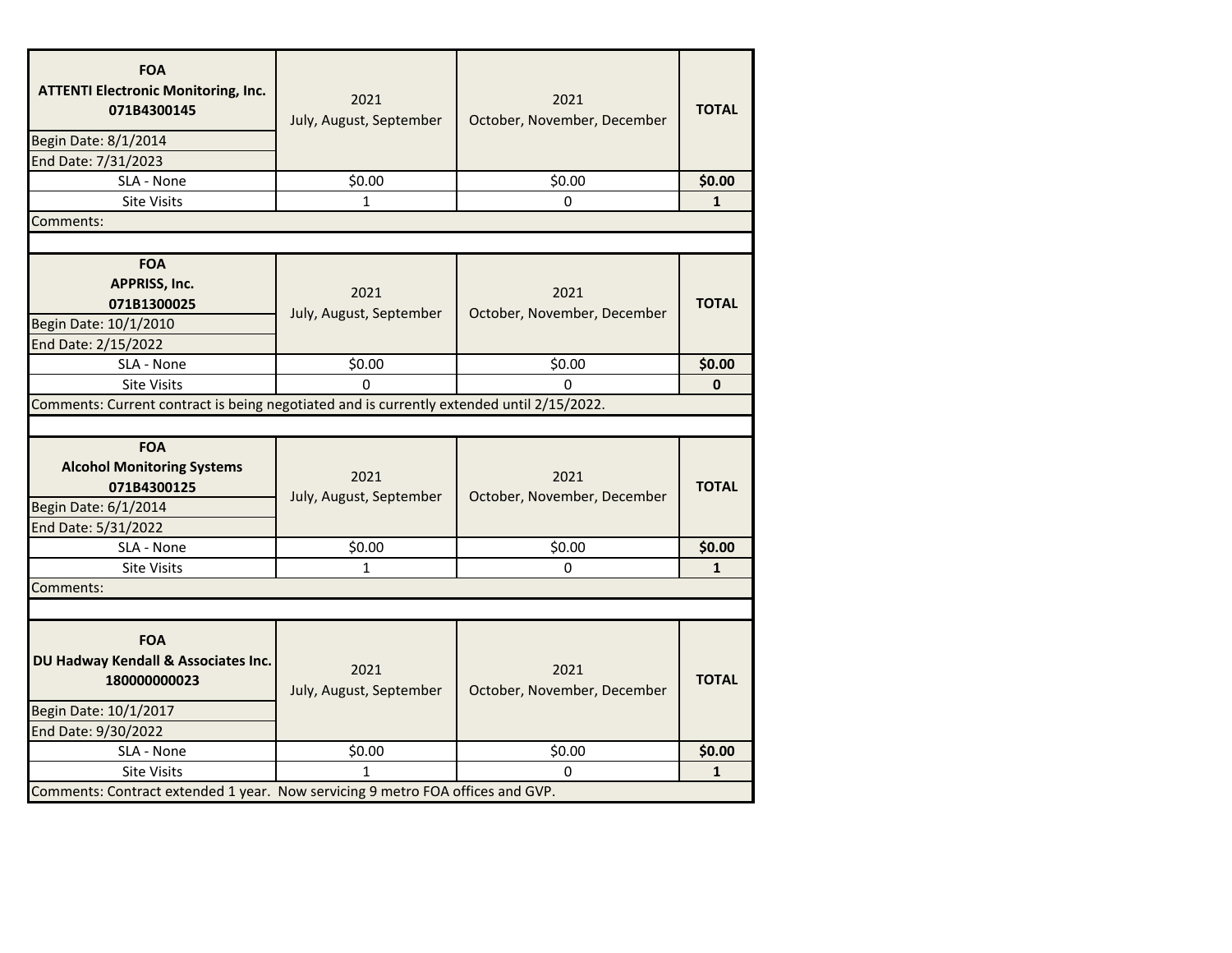| <b>FOA</b><br><b>Waste Management</b><br>071B7700134<br>Begin Date: 5/1/2017<br>End Date: 9/30/2022<br>SLA - None<br><b>Site Visits</b> | 2021<br>July, August, September<br>\$0.00<br>0 | 2021<br>October, November, December<br>\$0.00<br>1 | <b>TOTAL</b><br>\$0.00<br>$\mathbf{1}$ |
|-----------------------------------------------------------------------------------------------------------------------------------------|------------------------------------------------|----------------------------------------------------|----------------------------------------|
| Comments:                                                                                                                               |                                                |                                                    |                                        |
|                                                                                                                                         |                                                |                                                    |                                        |
|                                                                                                                                         | <b>OFFENDER SUCCESS</b>                        |                                                    |                                        |
|                                                                                                                                         |                                                |                                                    |                                        |
| <b>OFFENDER SUCCESS</b><br><b>Muskegon EXIT (MRS)</b><br>18*199<br>Begin Date: 10/1/2017<br>End Date: 9/30/2022                         | 2021<br>July, August, September                | 2021<br>October, November, December                | <b>TOTAL</b>                           |
| SLA - None                                                                                                                              | \$0.00                                         | \$0.00                                             | \$0.00                                 |
| <b>Site Visits</b>                                                                                                                      | 0                                              | $\Omega$                                           | $\mathbf{0}$                           |
| Comments:                                                                                                                               |                                                |                                                    |                                        |
|                                                                                                                                         |                                                |                                                    |                                        |
| <b>OFFENDER SUCCESS</b><br><b>Goodwill Industries - Flip the Script</b><br>19*243                                                       | 2021<br>July, August, September                | 2021<br>October, November, December                | <b>TOTAL</b>                           |
| Begin Date: 10/1/2019                                                                                                                   |                                                |                                                    |                                        |
| End Date: 9/30/2022                                                                                                                     |                                                |                                                    |                                        |
| SLA - None                                                                                                                              | \$0.00                                         | \$0.00                                             | \$0.00                                 |
| <b>Site Visits</b>                                                                                                                      | $\mathbf{1}$                                   | 0                                                  | $\mathbf{1}$                           |
| Comments:                                                                                                                               |                                                |                                                    |                                        |
|                                                                                                                                         |                                                |                                                    |                                        |
| <b>OFFENDER SUCCESS</b><br><b>Equivant (Northpointe)</b><br>071B7700014<br>Begin Date: 10/1/2016<br>End Date: 9/30/2022                 | 2021<br>July, August, September                | 2021<br>October, November, December                | <b>TOTAL</b>                           |
| SLA - None                                                                                                                              | \$0.00                                         | \$0.00                                             | \$0.00                                 |
| Site Visits                                                                                                                             | 0                                              | $\Omega$                                           | $\bf{0}$                               |
| Comments:                                                                                                                               |                                                |                                                    |                                        |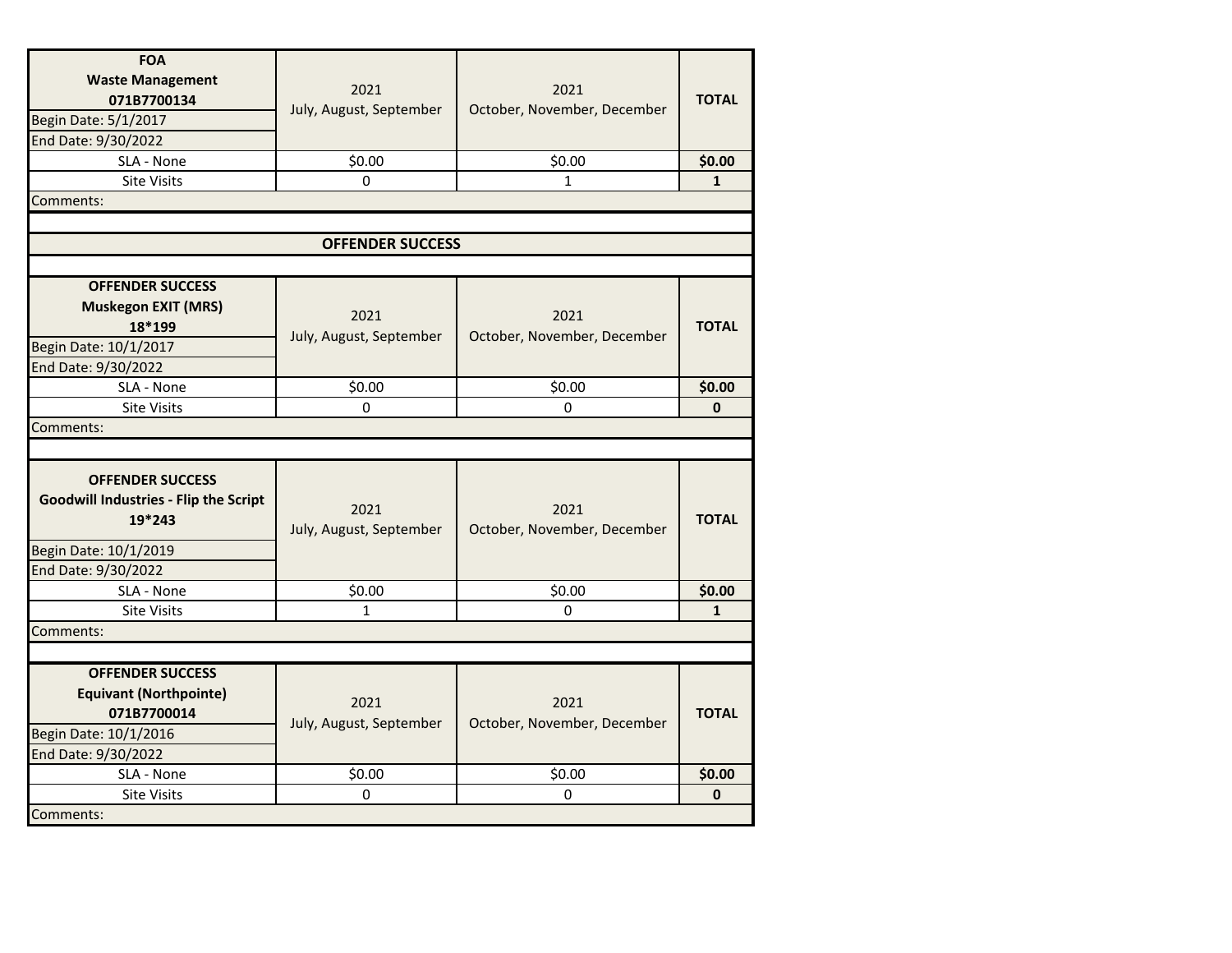| <b>OFFENDER SUCCESS/Education</b><br>IST Ohio, Inc.<br>1900000001426<br>Begin Date: 11/18/2019<br>End Date: 11/17/2022         | 2021<br>July, August, September | 2021<br>October, November, December | <b>TOTAL</b> |
|--------------------------------------------------------------------------------------------------------------------------------|---------------------------------|-------------------------------------|--------------|
| SLA - None                                                                                                                     | \$0.00                          | \$0.00                              | \$0.00       |
| <b>Site Visits</b>                                                                                                             | $\Omega$                        | $\mathbf{1}$                        | $\mathbf{1}$ |
| Comments:                                                                                                                      |                                 |                                     |              |
|                                                                                                                                |                                 |                                     |              |
| <b>OFFENDER SUCCESS/Education</b><br><b>ACT Inc.</b><br>21000000109<br>Begin Date: 11/15/2020<br>End Date: 11/14/2023          | 2021<br>July, August, September | 2021<br>October, November, December | <b>TOTAL</b> |
| SLA - None                                                                                                                     | \$0.00                          | \$0.00                              | \$0.00       |
| <b>Site Visits</b>                                                                                                             | 0                               | $\mathbf{1}$                        | $\mathbf{1}$ |
| Comments:                                                                                                                      |                                 |                                     |              |
|                                                                                                                                |                                 |                                     |              |
| <b>OFFENDER SUCCESS/Education</b><br><b>Jail Education Soluctions, Inc.</b><br>(EDOVO)<br>472B7700063C<br>Begin Date: 5/1/2017 | 2021<br>July, August, September | 2021<br>October, November, December | <b>TOTAL</b> |
|                                                                                                                                |                                 |                                     |              |
| End Date: 4/30/2022<br>SLA - None                                                                                              | \$0.00                          | \$0.00                              | \$0.00       |
| <b>Site Visits</b>                                                                                                             | $\Omega$                        | $\Omega$                            | $\mathbf{0}$ |
| Comments:                                                                                                                      |                                 |                                     |              |
|                                                                                                                                |                                 |                                     |              |
| <b>OFFENDER SUCCESS/Education</b><br><b>Doron Precisions</b><br>472B7700071C<br>Begin Date: 9/20/2017<br>End Date: 9/30/2022   | 2021<br>July, August, September | 2021<br>October, November, December | <b>TOTAL</b> |
| SLA - None                                                                                                                     | \$0.00                          | \$0.00                              | \$0.00       |
| <b>Site Visits</b>                                                                                                             | 1                               | 0                                   | $\mathbf{1}$ |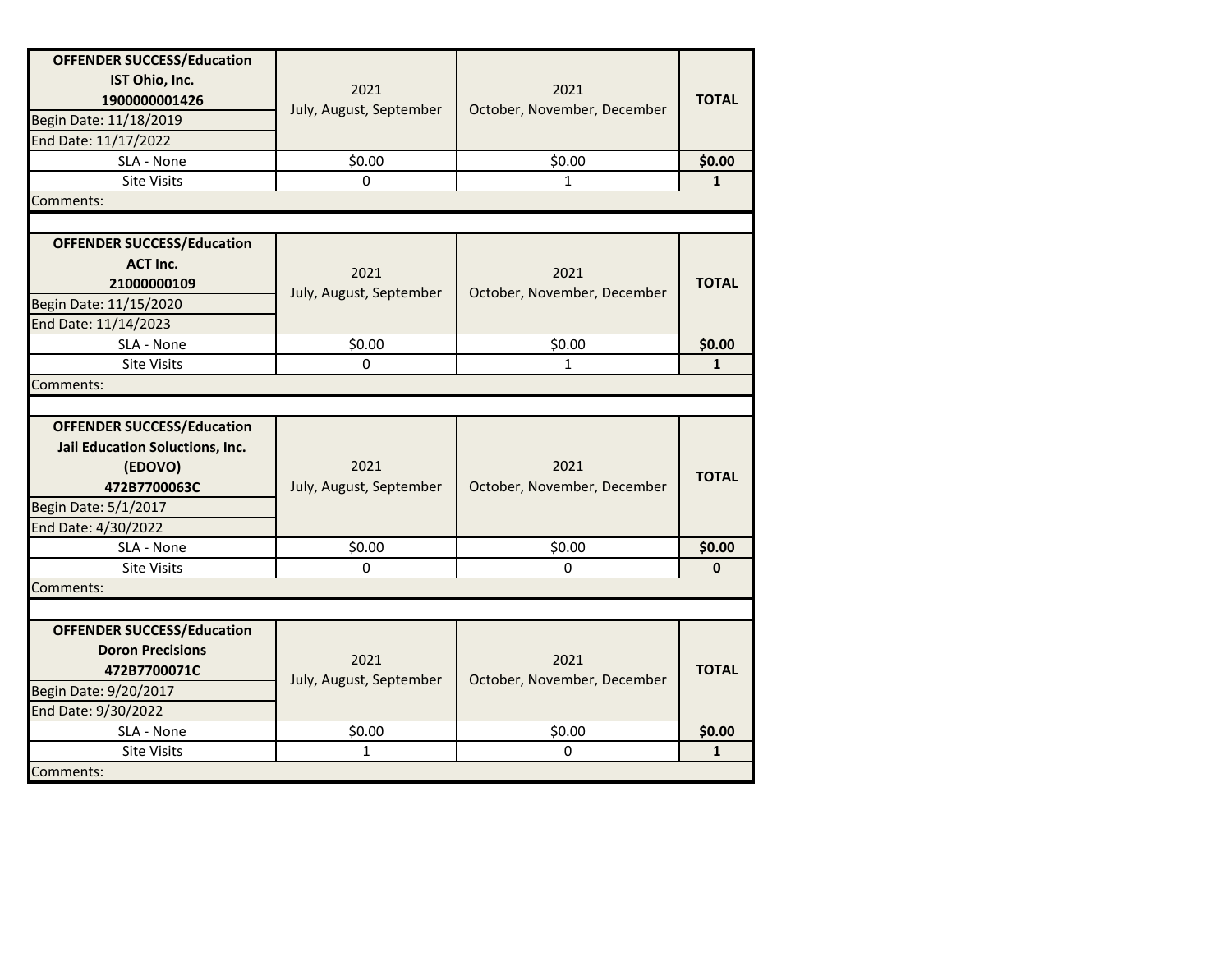| <b>OFFENDER SUCCESS/Education</b><br><b>Resultant</b><br>220000000203<br>Begin Date: 12/16/2021<br>End Date: 12/15/2026<br>SLA - None                      | 2021<br>July, August, September<br>\$0.00 | 2021<br>October, November, December<br>\$0.00 | <b>TOTAL</b><br>\$0.00 |
|------------------------------------------------------------------------------------------------------------------------------------------------------------|-------------------------------------------|-----------------------------------------------|------------------------|
| <b>Site Visits</b>                                                                                                                                         | $\Omega$                                  | $\Omega$                                      | $\mathbf{0}$           |
| Comments:                                                                                                                                                  |                                           |                                               |                        |
|                                                                                                                                                            |                                           |                                               |                        |
| <b>OFFENDER SUCCESS/PRS</b><br><b>CareFirst</b><br>$2*1764$<br>Begin Date: 10/1/2020<br>End Date: 9/30/2023                                                | 2021<br>July, August, September           | 2021<br>October, November, December           | <b>TOTAL</b>           |
| SLA - None                                                                                                                                                 | \$0.00                                    | \$0.00                                        | \$0.00                 |
| <b>Site Visits</b>                                                                                                                                         | $\mathbf 1$                               | 0                                             | $\mathbf{1}$           |
| Comments:                                                                                                                                                  |                                           |                                               |                        |
|                                                                                                                                                            |                                           |                                               |                        |
| <b>OFFENDER SUCCESS/PRS</b><br><b>Community Mental Health Authority</b><br><b>CEI</b><br>$2*1746$<br>Begin Date: 10/1/2020<br>End Date: 9/30/2023          | 2021<br>July, August, September           | 2021<br>October, November, December           | <b>TOTAL</b>           |
| SLA - None                                                                                                                                                 | \$0.00                                    | \$0.00                                        | \$0.00                 |
| <b>Site Visits</b>                                                                                                                                         | 0                                         | 0                                             | $\mathbf{0}$           |
| Comments:                                                                                                                                                  |                                           |                                               |                        |
|                                                                                                                                                            |                                           |                                               |                        |
| <b>OFFENDER SUCCESS/PRS</b><br><b>Completion House Inc. dba Turning</b><br><b>Point Recovery</b><br>2*1748<br>Begin Date: 10/1/2020<br>End Date: 9/30/2023 | 2021<br>July, August, September           | 2021<br>October, November, December           | <b>TOTAL</b>           |
| SLA - None                                                                                                                                                 | \$0.00                                    | \$0.00                                        | \$0.00                 |
| Site Visits                                                                                                                                                | 0                                         | $\Omega$                                      | $\mathbf{0}$           |
| Comments:                                                                                                                                                  |                                           |                                               |                        |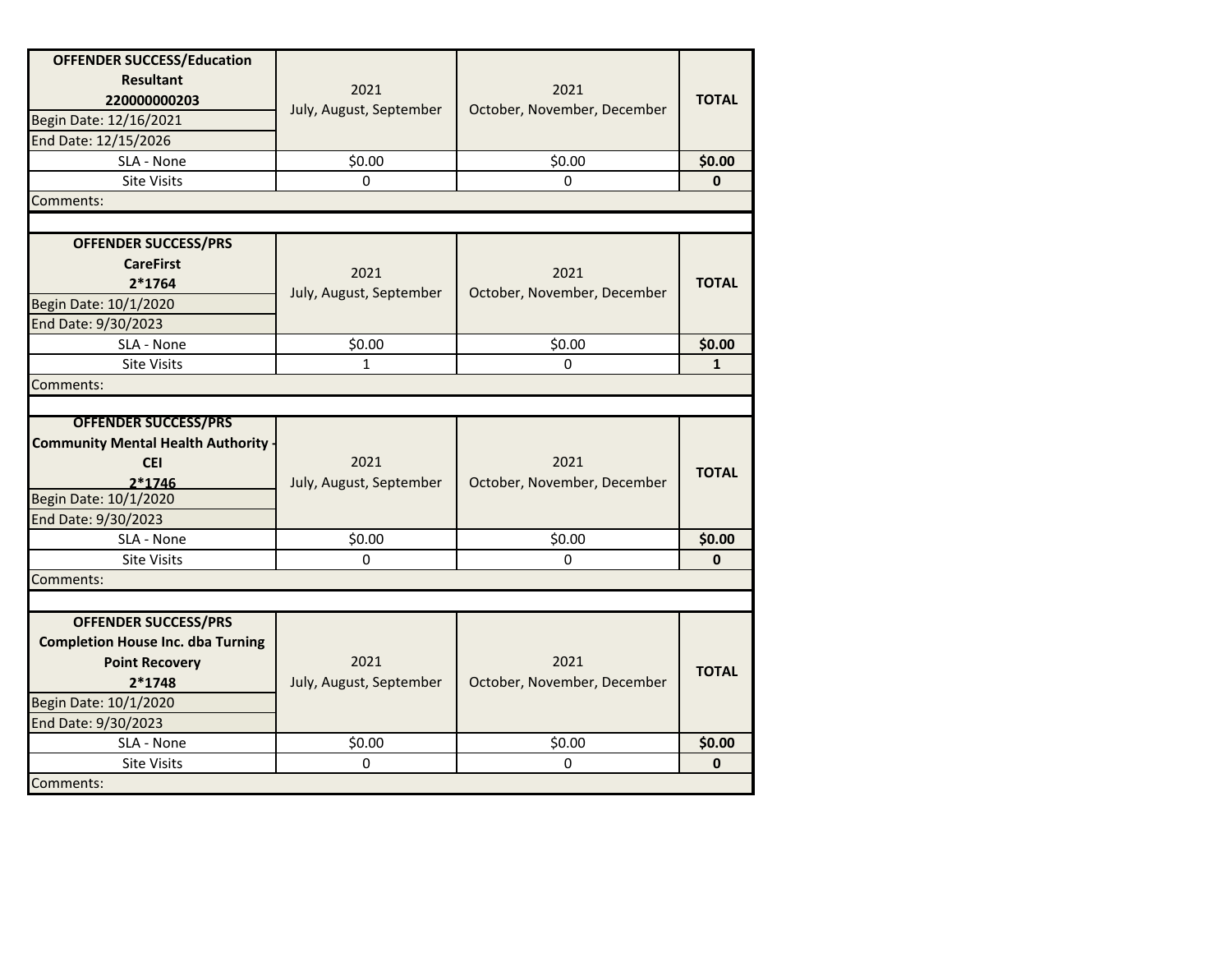| <b>OFFENDER SUCCESS/PRS</b><br><b>Detroit Rescue Mission</b><br>$2*1747$<br>Begin Date: 10/1/2020<br>End Date: 9/30/2023 | 2021<br>July, August, September | 2021<br>October, November, December | <b>TOTAL</b> |
|--------------------------------------------------------------------------------------------------------------------------|---------------------------------|-------------------------------------|--------------|
| SLA - None                                                                                                               | \$0.00                          | \$0.00                              | \$0.00       |
| <b>Site Visits</b>                                                                                                       | $\mathbf{1}$                    | 0                                   | $\mathbf{1}$ |
| Comments:                                                                                                                |                                 |                                     |              |
|                                                                                                                          |                                 |                                     |              |
| <b>OFFENDER SUCCESS/PRS</b><br>Elmhurst Home, Inc.<br>$2*1749$<br>Begin Date: 10/1/2020<br>End Date: 9/30/2023           | 2021<br>July, August, September | 2021<br>October, November, December | <b>TOTAL</b> |
| SLA - None                                                                                                               | \$0.00                          | \$0.00                              | \$0.00       |
| <b>Site Visits</b>                                                                                                       | 0                               | 0                                   | $\mathbf{0}$ |
| Comments:                                                                                                                |                                 |                                     |              |
|                                                                                                                          |                                 |                                     |              |
| <b>OFFENDER SUCCESS/PRS</b><br>Get Back Up, Inc.<br>$2*1751$<br>Begin Date: 10/1/2020<br>End Date: 9/30/2023             | 2021<br>July, August, September | 2021<br>October, November, December | <b>TOTAL</b> |
| SLA - None                                                                                                               | \$0.00                          | \$0.00                              | \$0.00       |
| <b>Site Visits</b>                                                                                                       | $\Omega$                        | 0                                   | $\mathbf{0}$ |
| Comments: Currently on hold due to restructuring as of April 19th, 2021.                                                 |                                 |                                     |              |
|                                                                                                                          |                                 |                                     |              |
| <b>OFFENDER SUCCESS/PRS</b><br><b>WRAP - Program (KPEP)</b><br>18*261<br>Begin Date: 1/1/2018<br>End Date: 9/30/2022     | 2021<br>July, August, September | 2021<br>October, November, December | <b>TOTAL</b> |
| SLA - None                                                                                                               | \$0.00                          | \$0.00                              | \$0.00       |
| <b>Site Visits</b>                                                                                                       | $\Omega$                        | $\Omega$                            | $\mathbf{0}$ |
| Comments:                                                                                                                |                                 |                                     |              |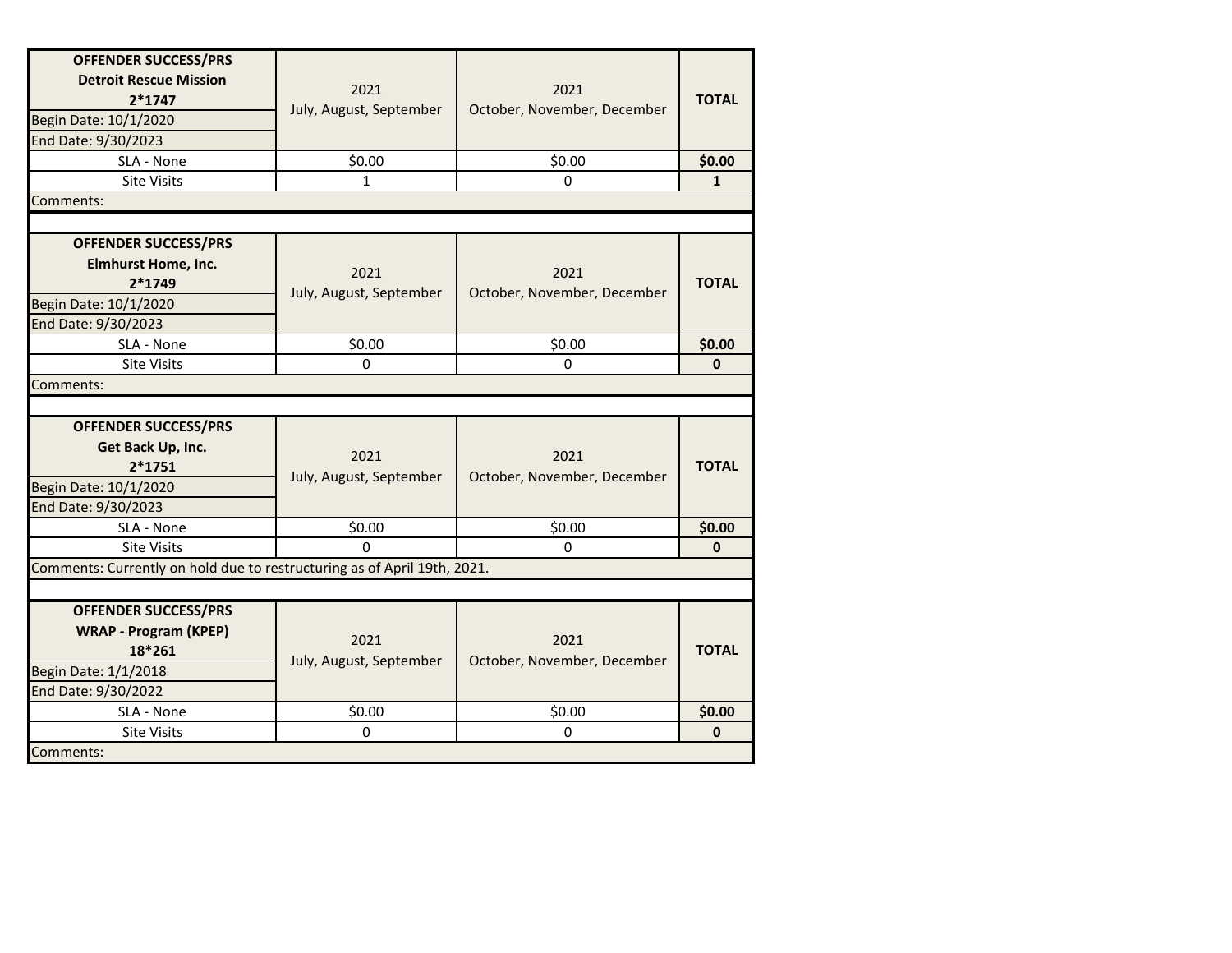| <b>OFFENDER SUCCESS/PRS</b><br><b>WRAP - Beds (Eaton County)</b><br>18*368<br>Begin Date: 1/1/2018<br>End Date: 9/30/2022                               | 2021<br>July, August, September | 2021<br>October, November, December | <b>TOTAL</b> |
|---------------------------------------------------------------------------------------------------------------------------------------------------------|---------------------------------|-------------------------------------|--------------|
| SLA - None                                                                                                                                              | \$0.00                          | \$0.00                              | \$0.00       |
| <b>Site Visits</b>                                                                                                                                      | 0                               | $\Omega$                            | $\mathbf 0$  |
| Comments:                                                                                                                                               |                                 |                                     |              |
|                                                                                                                                                         |                                 |                                     |              |
| <b>OFFENDER SUCCESS/PRS</b><br>Heartline, Inc./Samaritas Lutheran<br><b>Social Services</b><br>$2*1752$<br>Begin Date: 10/1/2020<br>End Date: 9/30/2023 | 2021<br>July, August, September | 2021<br>October, November, December | <b>TOTAL</b> |
| SLA - None                                                                                                                                              | \$0.00                          | \$0.00                              | \$0.00       |
| <b>Site Visits</b>                                                                                                                                      | $\Omega$                        | 1                                   | $\mathbf{1}$ |
| Comments:                                                                                                                                               |                                 |                                     |              |
| <b>OFFENDER SUCCESS/PRS</b><br>Huron House, Inc.<br>$2*1753$<br>Begin Date: 10/1/2020<br>End Date: 9/30/2023                                            | 2021<br>July, August, September | 2021<br>October, November, December | <b>TOTAL</b> |
| SLA - #2 Critical Incident                                                                                                                              | \$0.00                          | \$0.00                              | \$0.00       |
| <b>Site Visits</b>                                                                                                                                      | $\mathbf{1}$                    | $\Omega$                            | $\mathbf{1}$ |
| Comments:                                                                                                                                               |                                 |                                     |              |
|                                                                                                                                                         |                                 |                                     |              |
| <b>OFFENDER SUCCESS/PRS</b><br><b>Kalamazoo Probation Enhancement</b><br>Program (KPEP)<br>$2*1760$<br>Begin Date: 10/1/2020<br>End Date: 9/30/2023     | 2021<br>July, August, September | 2021<br>October, November, December | <b>TOTAL</b> |
| SLA - None                                                                                                                                              | \$0.00                          | \$0.00                              | \$0.00       |
| <b>Site Visits</b>                                                                                                                                      | 1                               | 0                                   | $\mathbf{1}$ |
| Comments:                                                                                                                                               |                                 |                                     |              |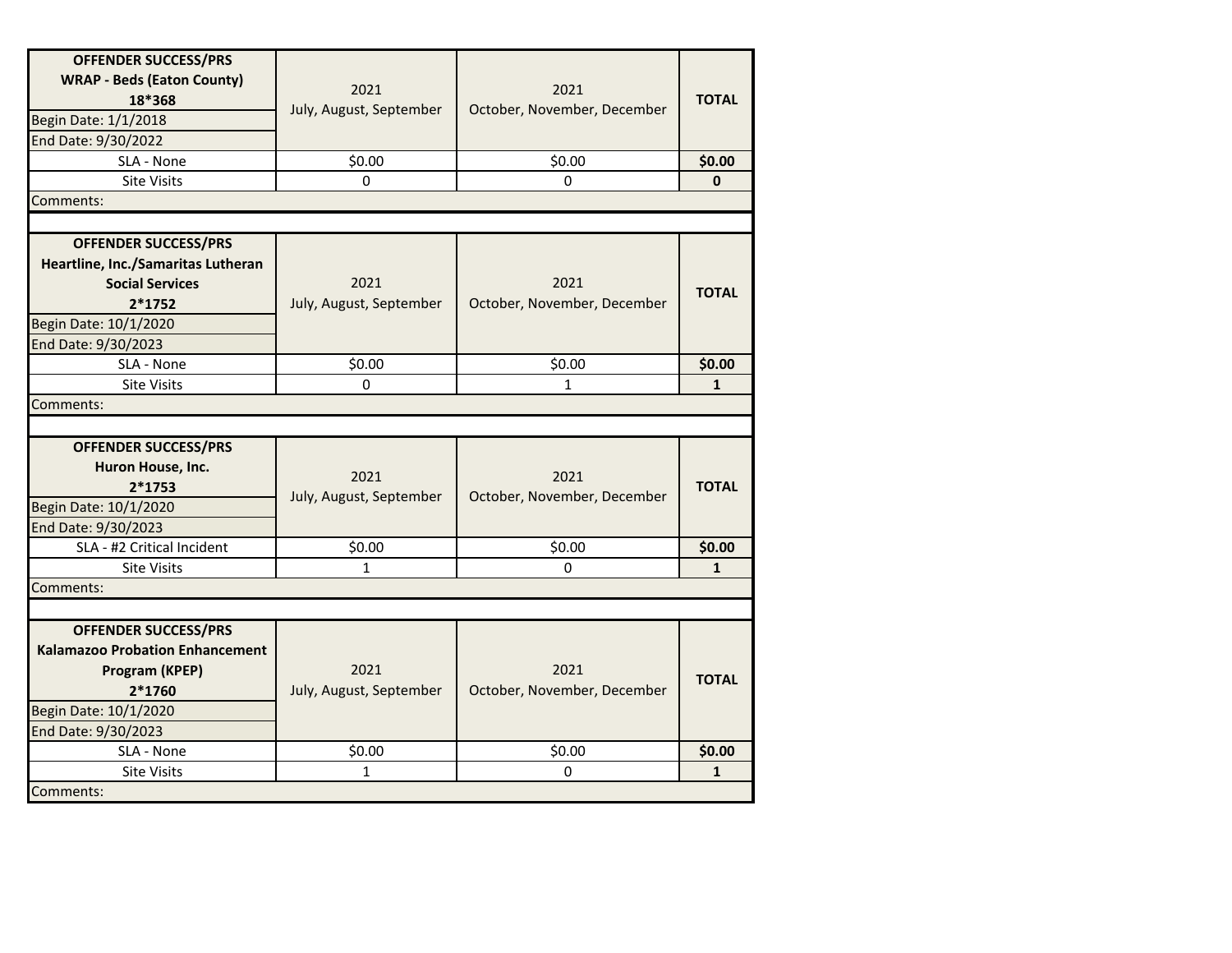| <b>OFFENDER SUCCESS/PRS</b><br><b>New Paths</b><br>$2*1761$<br>Begin Date: 10/1/2020<br>End Date: 9/30/2023                                | 2021<br>July, August, September | 2021<br>October, November, December | <b>TOTAL</b>   |
|--------------------------------------------------------------------------------------------------------------------------------------------|---------------------------------|-------------------------------------|----------------|
| SLA - None                                                                                                                                 | \$0.00                          | \$0.00                              | \$0.00         |
| Site Visits                                                                                                                                | 0                               | 0                                   | $\mathbf 0$    |
| Comments:                                                                                                                                  |                                 |                                     |                |
|                                                                                                                                            |                                 |                                     |                |
| <b>OFFENDER SUCCESS/PRS</b><br><b>Salvation Army Harbor Light</b><br>$2*1758$<br>Begin Date: 10/1/2020<br>End Date: 9/30/2023              | 2021<br>July, August, September | 2021<br>October, November, December | <b>TOTAL</b>   |
| SLA - None                                                                                                                                 | \$0.00                          | \$0.00                              | \$0.00         |
| <b>Site Visits</b>                                                                                                                         | $\mathbf{2}^{\prime}$           | 0                                   | $\overline{2}$ |
| Comments:                                                                                                                                  |                                 |                                     |                |
|                                                                                                                                            |                                 |                                     |                |
| <b>OFFENDER SUCCESS/PRS</b><br>Self Help Addiction Rehabilitation,<br>Inc.<br>$2*1762$<br>Begin Date: 10/1/2020<br>End Date: 9/30/2023     | 2021<br>July, August, September | 2021<br>October, November, December | <b>TOTAL</b>   |
| SLA - None                                                                                                                                 | \$0.00                          | \$0.00                              | \$0.00         |
| <b>Site Visits</b>                                                                                                                         | $\Omega$                        | $\Omega$                            | $\mathbf{0}$   |
| Comments:                                                                                                                                  |                                 |                                     |                |
|                                                                                                                                            |                                 |                                     |                |
| <b>OFFENDER SUCCESS/PRS</b><br>SMB Probation Center, Inc. dba TRI-<br><b>CAP</b><br>2*1759<br>Begin Date: 10/1/2020<br>End Date: 9/30/2023 | 2021<br>July, August, September | 2021<br>October, November, December | <b>TOTAL</b>   |
| SLA - None                                                                                                                                 | \$0.00                          | \$0.00                              | \$0.00         |
| <b>Site Visits</b>                                                                                                                         | 0                               | 0                                   | $\mathbf{0}$   |
| Comments:                                                                                                                                  |                                 |                                     |                |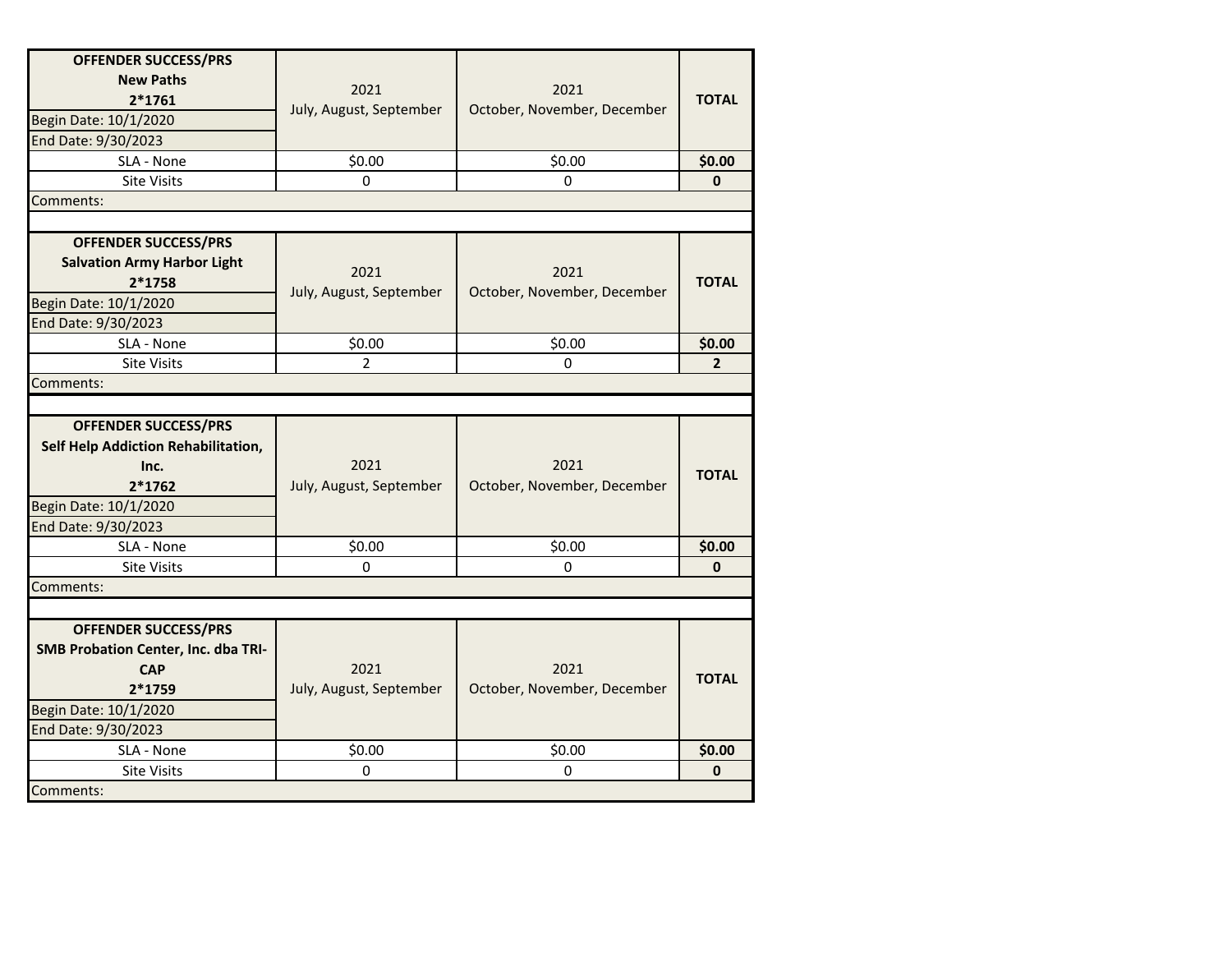| <b>OFFENDER SUCCESS/PRS</b><br><b>Team Wellness Center</b>                                                                                                        |                                 |                                     |              |
|-------------------------------------------------------------------------------------------------------------------------------------------------------------------|---------------------------------|-------------------------------------|--------------|
| $2*1765$                                                                                                                                                          | 2021                            | 2021                                | <b>TOTAL</b> |
| Begin Date: 10/1/2020                                                                                                                                             | July, August, September         | October, November, December         |              |
| End Date: 9/30/2023                                                                                                                                               |                                 |                                     |              |
| SLA - None                                                                                                                                                        | \$0.00                          | \$0.00                              | \$0.00       |
| <b>Site Visits</b>                                                                                                                                                | $\mathbf{1}$                    | 0                                   | $\mathbf{1}$ |
| Comments:                                                                                                                                                         |                                 |                                     |              |
|                                                                                                                                                                   |                                 |                                     |              |
| <b>OFFENDER SUCCESS/PRS</b><br><b>Twin County Community Probation</b><br>$2*1763$                                                                                 | 2021<br>July, August, September | 2021<br>October, November, December | <b>TOTAL</b> |
| Begin Date: 10/1/2020                                                                                                                                             |                                 |                                     |              |
| End Date: 9/30/2023                                                                                                                                               |                                 |                                     |              |
| SLA - None                                                                                                                                                        | \$0.00                          | \$0.00                              | \$0.00       |
| <b>Site Visits</b>                                                                                                                                                | $\Omega$                        | $\Omega$                            | $\mathbf{0}$ |
| Comments:                                                                                                                                                         |                                 |                                     |              |
|                                                                                                                                                                   |                                 |                                     |              |
| <b>OFFENDER SUCCESS/OS</b><br><b>Region 1</b>                                                                                                                     |                                 |                                     |              |
| <b>Great Lakes Recovery Centers, Inc.</b><br>071B7700103                                                                                                          | 2021<br>July, August, September | 2021<br>October, November, December | <b>TOTAL</b> |
| Contract Begin: 4/1/2017                                                                                                                                          |                                 |                                     |              |
| Contract End: 3/31/2023                                                                                                                                           |                                 |                                     |              |
| SLA - None                                                                                                                                                        | \$0.00                          | \$0.00                              | \$0.00       |
| <b>Site Visits</b>                                                                                                                                                | 1                               | $\Omega$                            | $\mathbf{1}$ |
| Comments: Contract extended 1 year.                                                                                                                               |                                 |                                     |              |
|                                                                                                                                                                   |                                 |                                     |              |
| <b>OFFENDER SUCCESS/OS</b><br><b>Region 2</b><br><b>Northwest Michigan Council of</b><br>Government<br>071B7700107<br>Begin Date: 4/1/2017<br>End Date: 3/31/2023 | 2021<br>July, August, September | 2021<br>October, November, December | <b>TOTAL</b> |
| SLA - None                                                                                                                                                        | \$0.00                          | \$0.00                              | \$0.00       |
| <b>Site Visits</b>                                                                                                                                                | 0                               | 0                                   | 0            |
| Comments: Contract extended 1 year.                                                                                                                               |                                 |                                     |              |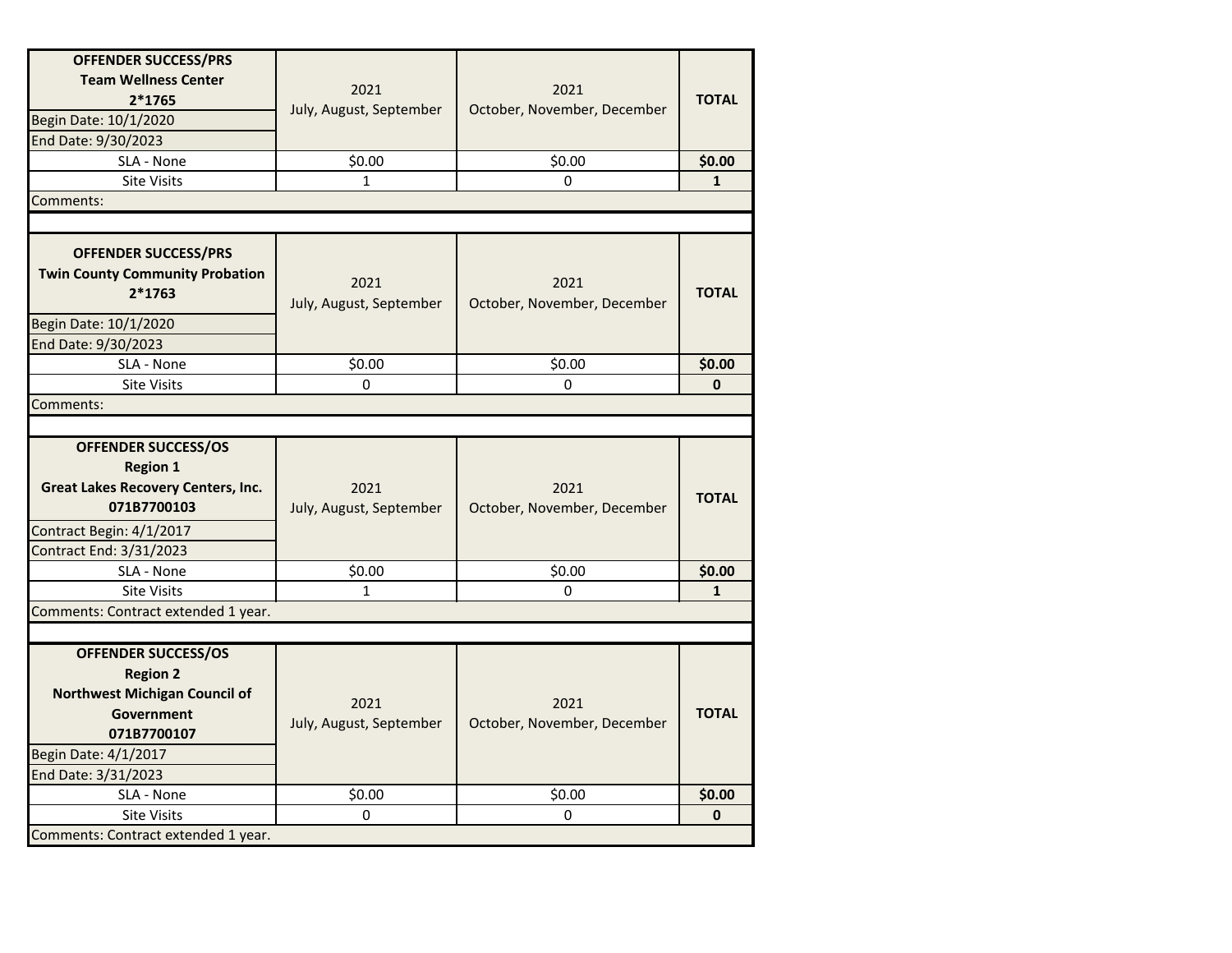| <b>OFFENDER SUCCESS/OS</b>                   |                         |                             |              |
|----------------------------------------------|-------------------------|-----------------------------|--------------|
| <b>Region 3</b>                              |                         |                             |              |
| <b>Region 7B Consortium</b>                  | 2021                    | 2021                        |              |
| 071B7700102                                  | July, August, September | October, November, December | <b>TOTAL</b> |
| Begin Date: 4/1/2017                         |                         |                             |              |
| End Date: 3/31/2023                          |                         |                             |              |
| SLA - None                                   | \$0.00                  | \$0.00                      | \$0.00       |
| <b>Site Visits</b>                           | 1                       | $\mathbf 0$                 | $\mathbf{1}$ |
| Comments: Contract extended 1 year.          |                         |                             |              |
|                                              |                         |                             |              |
| <b>OFFENDER SUCCESS/OS</b>                   |                         |                             |              |
| <b>Region 4</b>                              |                         |                             |              |
| <b>West Central Michigan Works</b>           | 2021                    | 2021                        |              |
| 071B7700104                                  | July, August, September | October, November, December | <b>TOTAL</b> |
| Begin Date: 4/1/2017                         |                         |                             |              |
| End Date: 3/31/2023                          |                         |                             |              |
| SLA - None                                   | \$0.00                  | \$0.00                      | \$0.00       |
| <b>Site Visits</b>                           | $\mathbf{1}$            | 0                           | $\mathbf{1}$ |
| Comments: Contract extended 1 year.          |                         |                             |              |
|                                              |                         |                             |              |
| <b>OFFENDER SUCCESS/OS</b>                   |                         |                             |              |
| <b>Region 5</b>                              |                         |                             |              |
| <b>Region 7B Consortium</b>                  | 2021                    | 2021                        |              |
| 071B7700102                                  |                         |                             | <b>TOTAL</b> |
|                                              | July, August, September | October, November, December |              |
| Begin Date: 4/1/2017                         |                         |                             |              |
| End Date: 3/31/2023                          |                         |                             |              |
| SLA - None                                   | \$0.00                  | \$0.00                      | \$0.00       |
| <b>Site Visits</b>                           | 1                       | 0                           | $\mathbf{1}$ |
| Comments: Contract extended 1 year.          |                         |                             |              |
|                                              |                         |                             |              |
| <b>OFFENDER SUCCESS/OS</b>                   |                         |                             |              |
| <b>Region 6</b>                              |                         |                             |              |
| <b>Catholic Charities of Shiawasee &amp;</b> |                         |                             |              |
| Genesee                                      | 2021                    | 2021                        | <b>TOTAL</b> |
| 071B7700209                                  | July, August, September | October, November, December |              |
| Begin Date: 10/1/2017                        |                         |                             |              |
| End Date: 3/31/2023                          |                         |                             |              |
| SLA - None                                   | \$0.00                  | \$0.00                      | \$0.00       |
| <b>Site Visits</b>                           | 0                       | 0                           | $\mathbf 0$  |
| Comments: Contract extended 1 year.          |                         |                             |              |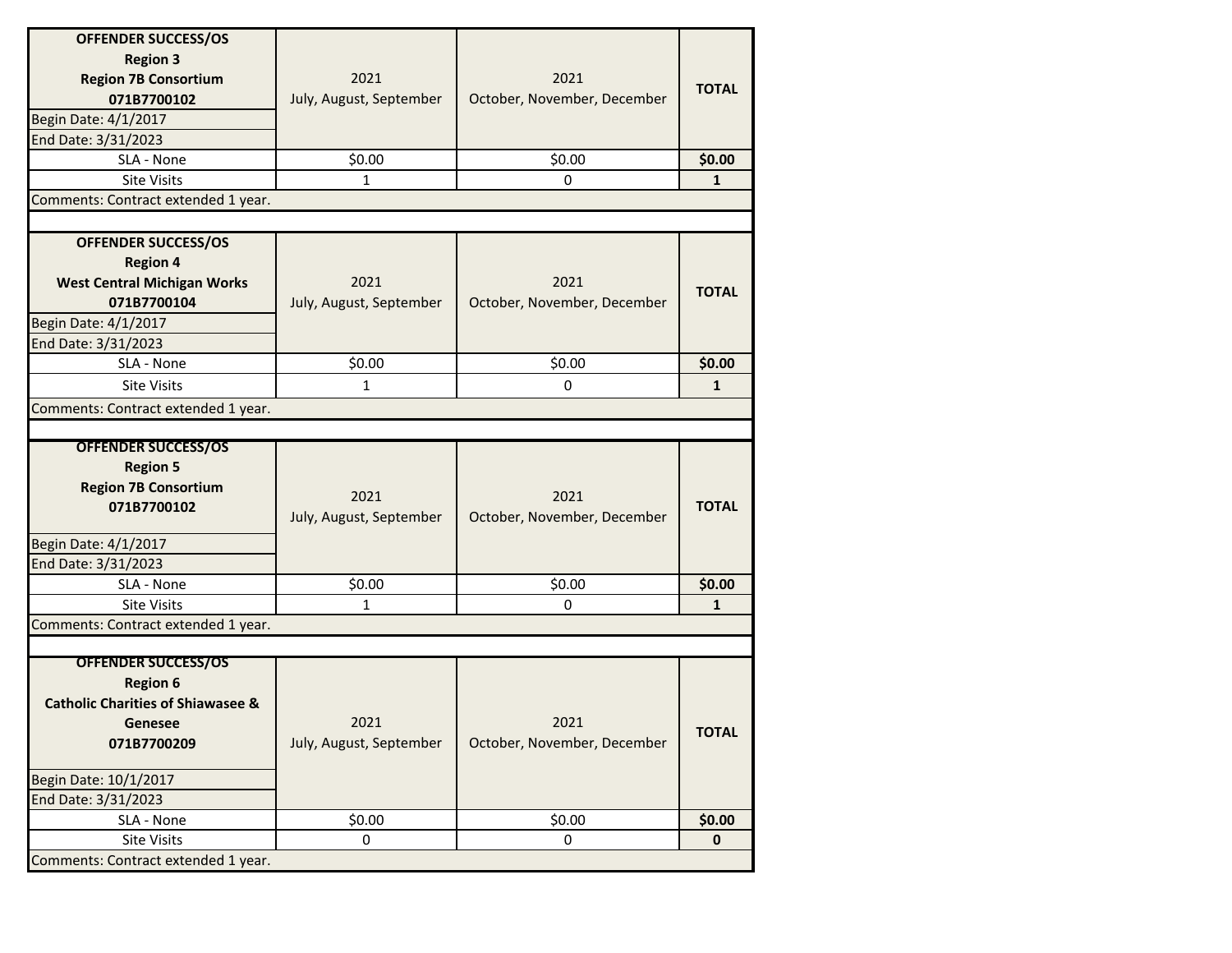| <b>OFFENDER SUCCESS/OS</b>          |                         |                             |              |
|-------------------------------------|-------------------------|-----------------------------|--------------|
| <b>Region 7</b>                     |                         |                             |              |
| <b>City of Lansing</b>              | 2021                    | 2021                        |              |
| 071B7700202                         | July, August, September | October, November, December | <b>TOTAL</b> |
| Begin Date: 9/12/2017               |                         |                             |              |
| End Date: 3/31/2023                 |                         |                             |              |
| SLA - None                          | \$0.00                  | \$0.00                      | \$0.00       |
| <b>Site Visits</b>                  | 1                       | $\mathbf 0$                 | $\mathbf{1}$ |
| Comments: Contract extended 1 year. |                         |                             |              |
|                                     |                         |                             |              |
| <b>OFFENDER SUCCESS/OS</b>          |                         |                             |              |
| <b>Region 8</b>                     |                         |                             |              |
| <b>Kinexus (Berrien County)</b>     | 2021                    | 2021                        | <b>TOTAL</b> |
| 071B7700106                         | July, August, September | October, November, December |              |
| Begin Date: 4/1/2017                |                         |                             |              |
| End Date: 3/31/2023                 |                         |                             |              |
| SLA - #2 Financial                  | \$0.00                  | \$0.00                      | \$0.00       |
| <b>Site Visits</b>                  | 1                       | 0                           | $\mathbf{1}$ |
| Comments: Contract extended 1 year. |                         |                             |              |
|                                     |                         |                             |              |
|                                     |                         |                             |              |
| <b>OFFENDER SUCCESS/OS</b>          |                         |                             |              |
| <b>Region 9</b>                     |                         |                             |              |
| <b>Catholic Social Services of</b>  |                         |                             |              |
| Washtenaw                           | 2021                    | 2021                        | <b>TOTAL</b> |
| 071B7700105                         | July, August, September | October, November, December |              |
| Begin Date: 4/1/2017                |                         |                             |              |
| End Date: 3/31/2023                 |                         |                             |              |
| SLA - #1 Program Oversight          | \$0.00                  | \$500.00                    | \$500.00     |
| <b>Site Visits</b>                  | 1                       | 0                           | 1            |
| Comments: Contract extended 1 year. |                         |                             |              |
|                                     |                         |                             |              |
| <b>OFFENDER SUCCESS/OS</b>          |                         |                             |              |
| <b>Region 10</b>                    |                         |                             |              |
| HMSA (Oakland/Wayne)                | 2021                    | 2021                        |              |
| 071B7700203                         | July, August, September | October, November, December | <b>TOTAL</b> |
| Begin Date: 9/12/2017               |                         |                             |              |
| End Date: 3/31/2023                 |                         |                             |              |
| SLA - #2 Financial                  | \$0.00                  | \$250.00                    | \$250.00     |
| <b>Site Visits</b>                  | $\mathbf{1}$            | 0                           | $\mathbf{1}$ |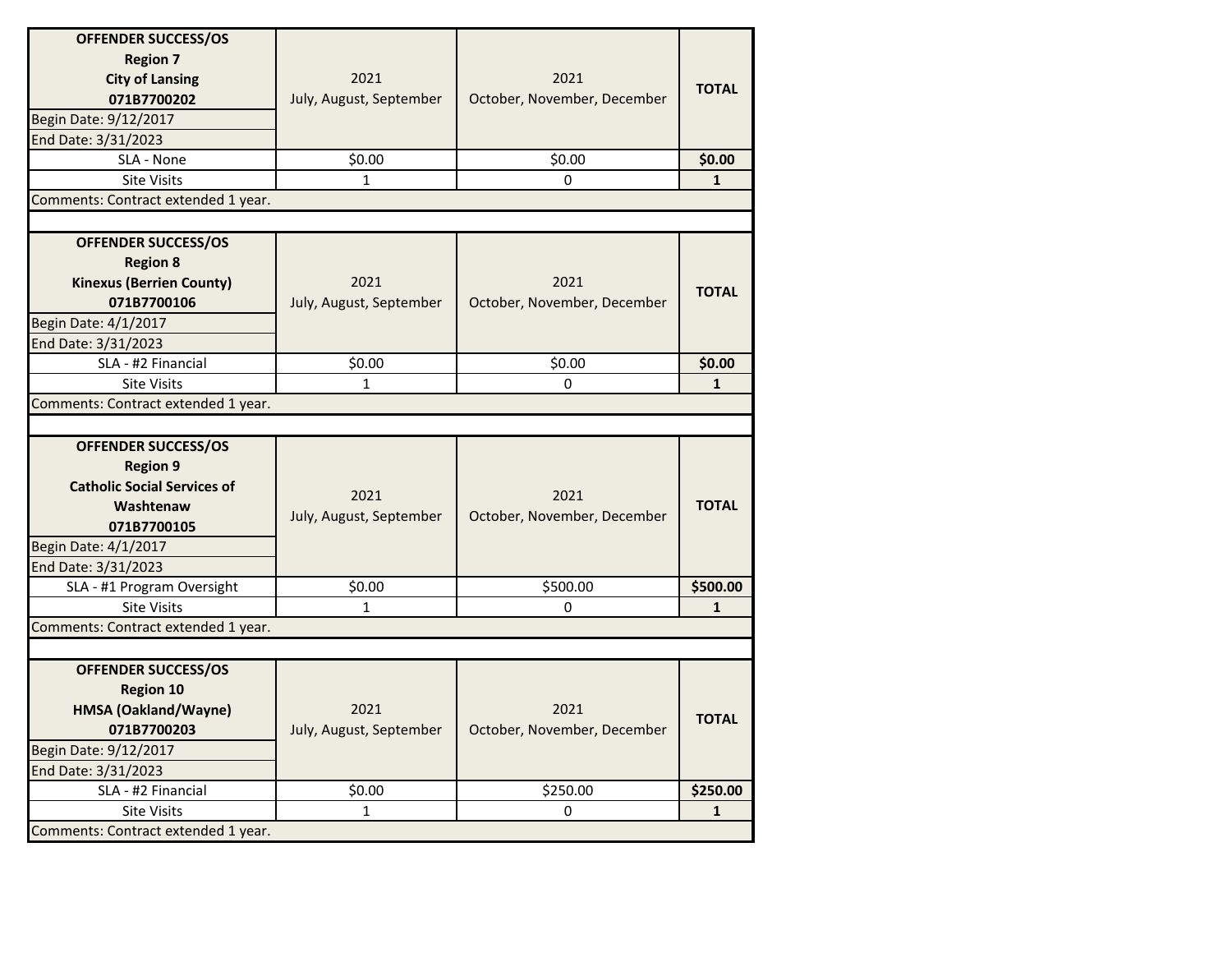| <b>OFFENDER SUCCESS/OS</b><br><b>Region 10</b><br><b>Macomb St. Clair MI Works!</b><br>071B7700204<br>Begin Date: 9/12/2017<br>End Date: 3/31/2022 | 2021<br>July, August, September | 2021<br>October, November, December | <b>TOTAL</b> |
|----------------------------------------------------------------------------------------------------------------------------------------------------|---------------------------------|-------------------------------------|--------------|
| SLA - None                                                                                                                                         | \$0.00                          | \$0.00                              | \$0.00       |
| <b>Site Visits</b>                                                                                                                                 |                                 |                                     |              |
| Comments: This contract will end as of 3/31/2022 and services will be continued through HMSA.                                                      |                                 |                                     |              |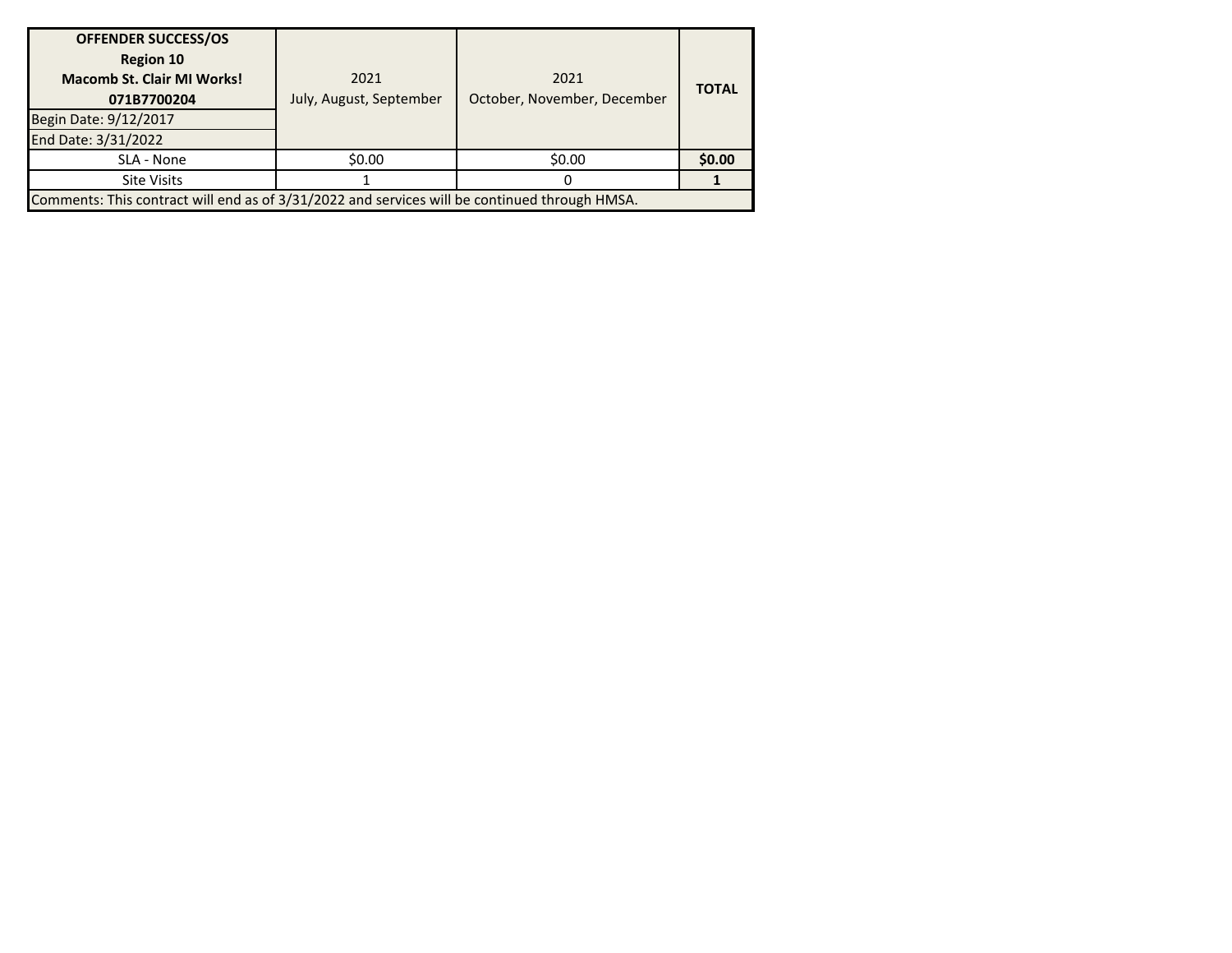| <b>Health Care</b>                                                                                                                                                                                              |                               |                         |              |  |  |
|-----------------------------------------------------------------------------------------------------------------------------------------------------------------------------------------------------------------|-------------------------------|-------------------------|--------------|--|--|
| Corizon<br>(Integrated Health Care)<br>Begin Date: June 1, 2016<br>End Date: May 31, 2021<br>Extented Unitl: 9/28/21 for contract<br>transition<br>071B6600081                                                  | 2021<br>July, Aug, Sept       | 2021<br>Oct, Nov, Dec   | <b>TOTAL</b> |  |  |
| SLA - MP Timeliness of Care (Monthly)                                                                                                                                                                           | N/A COVID                     | N/A Contract expired    | \$0          |  |  |
| SLA - MH CPE Documentation (Quarterly)                                                                                                                                                                          | \$<br>30,000                  | N/A Contract expired    | \$30,000     |  |  |
| SLA - Mental Health Medication Renewals<br>(Quarterly)                                                                                                                                                          | \$<br>6,000                   | N/A New Contract        | \$6,000      |  |  |
| SLA - Pharmacy Services (Monthly)                                                                                                                                                                               |                               | \$0.00 N/A New Contract | \$0          |  |  |
| SLA - Claims File Submission and<br>Reconciliation (Monthly)                                                                                                                                                    |                               |                         | \$0          |  |  |
| SLA - Training and Credentialing (Annual)                                                                                                                                                                       |                               |                         | \$0          |  |  |
| <b>Total</b>                                                                                                                                                                                                    | $\ddot{\mathsf{s}}$<br>36,000 | \$0                     | \$36,000     |  |  |
| Site Visits Scheduled/Completed                                                                                                                                                                                 | 26                            | 0                       | 26           |  |  |
| Comments: Contract ended 9/28/21                                                                                                                                                                                |                               |                         |              |  |  |
| <b>Grand Prairie Healthcare Services</b><br>(Prisoner Healthcare and Pharmacy<br>Services)<br>Begin Date: 4/14/21<br>Implementation (Go-Live) 9/29/21<br>End Date: 9/30/2026<br>210000000685<br>5-1year options | 2021<br>July, Aug, Sept       | 2021<br>Oct, Nov, Dec   | <b>TOTAL</b> |  |  |
| SLA - MP Timeliness of Care (Monthly)                                                                                                                                                                           | N/A                           | N/A                     | \$0          |  |  |
| SLA - MH CPE Documentation (Quarterly)<br>SLA - Mental Health Medication Renewals                                                                                                                               | N/A                           | N/A                     | \$0          |  |  |
| (Quarterly)                                                                                                                                                                                                     | N/A                           | N/A                     | \$0          |  |  |
| SLA - Pharmacy Services (Monthly)                                                                                                                                                                               | N/A                           | N/A                     | \$0          |  |  |
| SLA - Claims File Submission and                                                                                                                                                                                |                               |                         |              |  |  |
| Reconciliation (Monthly)                                                                                                                                                                                        | N/A                           | N/A                     | \$0          |  |  |
| SLA - Training and Credentialing (Annual)                                                                                                                                                                       | N/A                           | N/A                     | \$0          |  |  |
| <b>Total</b>                                                                                                                                                                                                    | \$                            | \$0                     | \$0          |  |  |
| Site Visits Scheduled/Completed                                                                                                                                                                                 | 60                            | 75                      | 135          |  |  |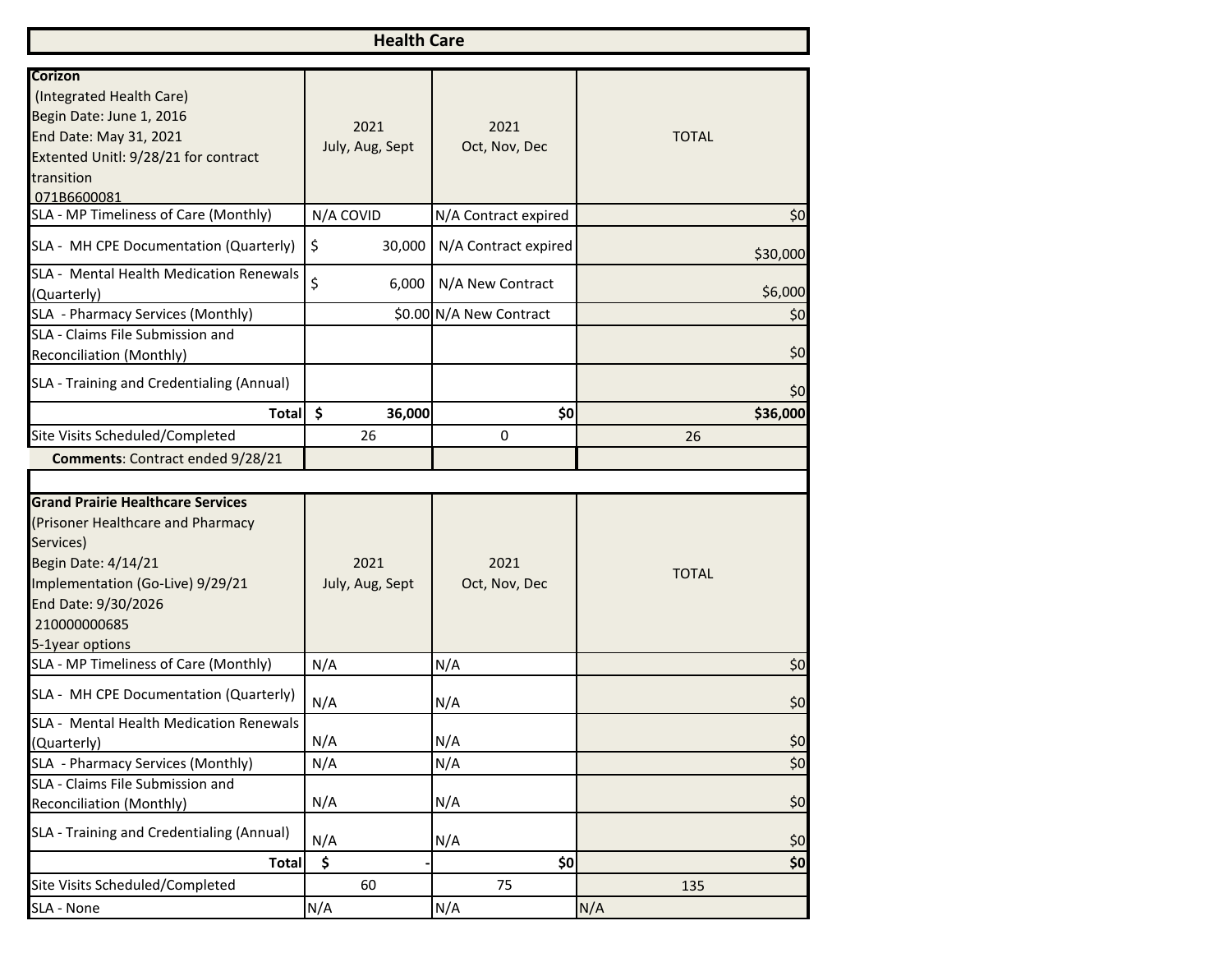Comments: Contract Implementation occurred on 9/29/21. Per contract requirements, there are no SLA for the first 180 days of the contract to allow for transition.

| <b>Sex Offender Treatment</b>       |                 |               |              |
|-------------------------------------|-----------------|---------------|--------------|
| 18*218                              |                 |               |              |
| 18*181                              |                 |               |              |
| 18*182                              |                 |               |              |
| 18*183                              |                 |               |              |
| 18*184                              |                 |               |              |
| 18*185                              | 2021            | 2021          |              |
| 18*186                              | July, Aug, Sept | Oct, Nov, Dec | <b>TOTAL</b> |
| Begin Date: February 1, 2018        |                 |               |              |
| Original End Date: January 31, 2021 |                 |               |              |
| 2-1 year options                    |                 |               |              |
| New End Date: January 31, 2023      |                 |               |              |
| SLA - None                          | \$0.00          | \$0.00        | \$0          |
| Site Visits Scheduled/Completed     |                 | 2             | 3            |
| Comments:                           |                 |               |              |

| <b>Professional Consulting Service</b><br>(Reentry for Special Needs)<br>472B6600003<br>Begin Date: December 1, 2015<br>Original End Date: November 30, 2018<br>2-1 year options<br>New End Date: August 31, 2021<br>Going out for Bid | 2021<br>July, Aug, Sept | 2021<br>Oct, Nov, Dec       | <b>TOTAL</b> |
|----------------------------------------------------------------------------------------------------------------------------------------------------------------------------------------------------------------------------------------|-------------------------|-----------------------------|--------------|
| SLA - Aftercare Plan Timely (Quarterly)                                                                                                                                                                                                |                         | \$5,000.00 N/A New Contract | \$5,000      |
| SLA - Aftercare Plan approval (Quarterly)                                                                                                                                                                                              |                         | \$0.00 N/A New Contract     | \$0          |
| SLA - Provision of Mental Health Services<br>(Quarterly)                                                                                                                                                                               |                         | \$0.00 N/A New Contract     | \$0          |
| SLA - Aftercare Planning for Community<br>Referrals (Quarterly)                                                                                                                                                                        |                         | \$5,000.00 N/A New Contract | \$5,000      |
| Total                                                                                                                                                                                                                                  | \$10,000                | \$0                         | \$10,000     |
| Site Visits Scheduled/Completed                                                                                                                                                                                                        | 1                       | 1                           | 2            |
| Comments: New contract started 9/1/2021                                                                                                                                                                                                |                         |                             |              |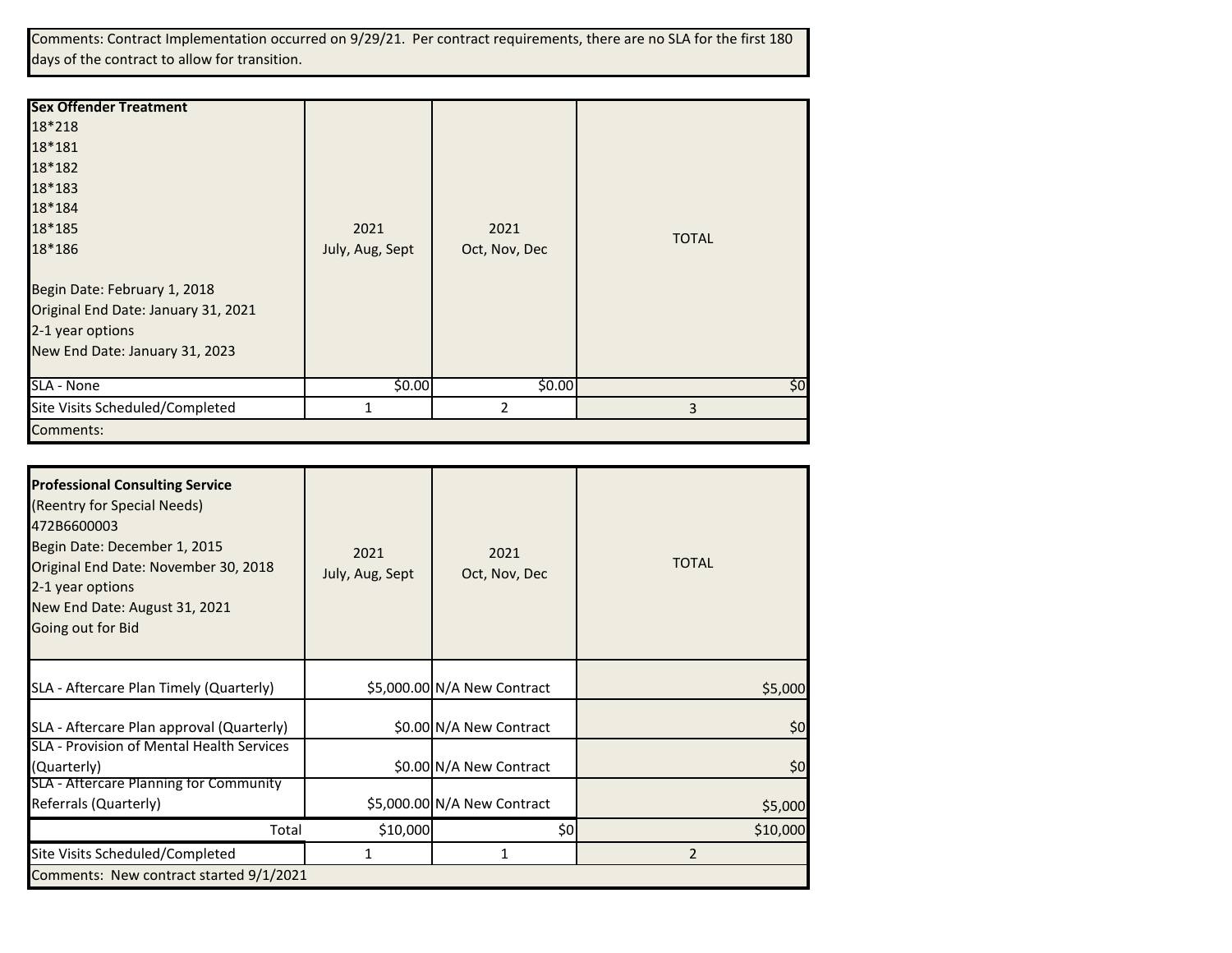| <b>Catholic Charities of MI</b>           |                 |               |              |
|-------------------------------------------|-----------------|---------------|--------------|
| (Prison Based Outpatient Substance Abuse) |                 |               |              |
| Services)                                 |                 |               |              |
| 180000000279                              | 2021            | 2021          | <b>TOTAL</b> |
| Begin Date: February 1, 2018              | July, Aug, Sept | Oct, Nov, Dec |              |
| Original End Date: January 31, 2023       |                 |               |              |
| 3-1 year options                          |                 |               |              |
| SLA-Clinical Staffing Level (Monthly)     | \$0.00          |               | \$0          |
| SLA-Billing (Monthly)                     | \$0.00          | \$0.00        | \$0          |
| <b>SLA-Chart Review (Annually)</b>        | \$0.00          | \$0.00        | \$0          |
| <b>SLA-Staff Qualification (Annually)</b> | \$0.00          | \$0.00        |              |
| SLA-LEIN (Annually)                       | \$0.00          | \$0.00        | \$0          |
| Total                                     | \$0             | \$0           | \$0          |
| Site Visits Scheduled/Completed           |                 |               | \$0          |
| Comments:                                 |                 |               |              |

| <b>Gateway Foundation</b><br>(Prison Based Outpatient Substance Abuse)<br>Services)<br>180000000283<br>Begin Date: February 1, 2018<br>Original End Date: January 31, 2023<br>3-1 year options | 2021<br>July, Aug, Sept | 2021<br>Oct, Nov, Dec | <b>TOTAL</b> |
|------------------------------------------------------------------------------------------------------------------------------------------------------------------------------------------------|-------------------------|-----------------------|--------------|
| SLA-Clinical Staffing Level (Monthly)                                                                                                                                                          | \$0.00                  |                       | \$0          |
| SLA-Billing (Monthly)                                                                                                                                                                          | \$0.00                  | \$0.00                | \$0          |
| <b>SLA-Chart Review (Annually)</b>                                                                                                                                                             | \$0.00                  | \$0.00                | \$0          |
| <b>SLA-Staff Qualification (Annually)</b>                                                                                                                                                      | \$0.00                  | \$0.00                |              |
| SLA-LEIN (Annually)                                                                                                                                                                            | \$0.00                  | \$0.00                | \$0          |
| Total                                                                                                                                                                                          | \$0                     | \$٥                   | \$0          |
| Site Visits Scheduled/Completed                                                                                                                                                                | 2                       | 1                     | \$0          |
| Comments:                                                                                                                                                                                      |                         |                       |              |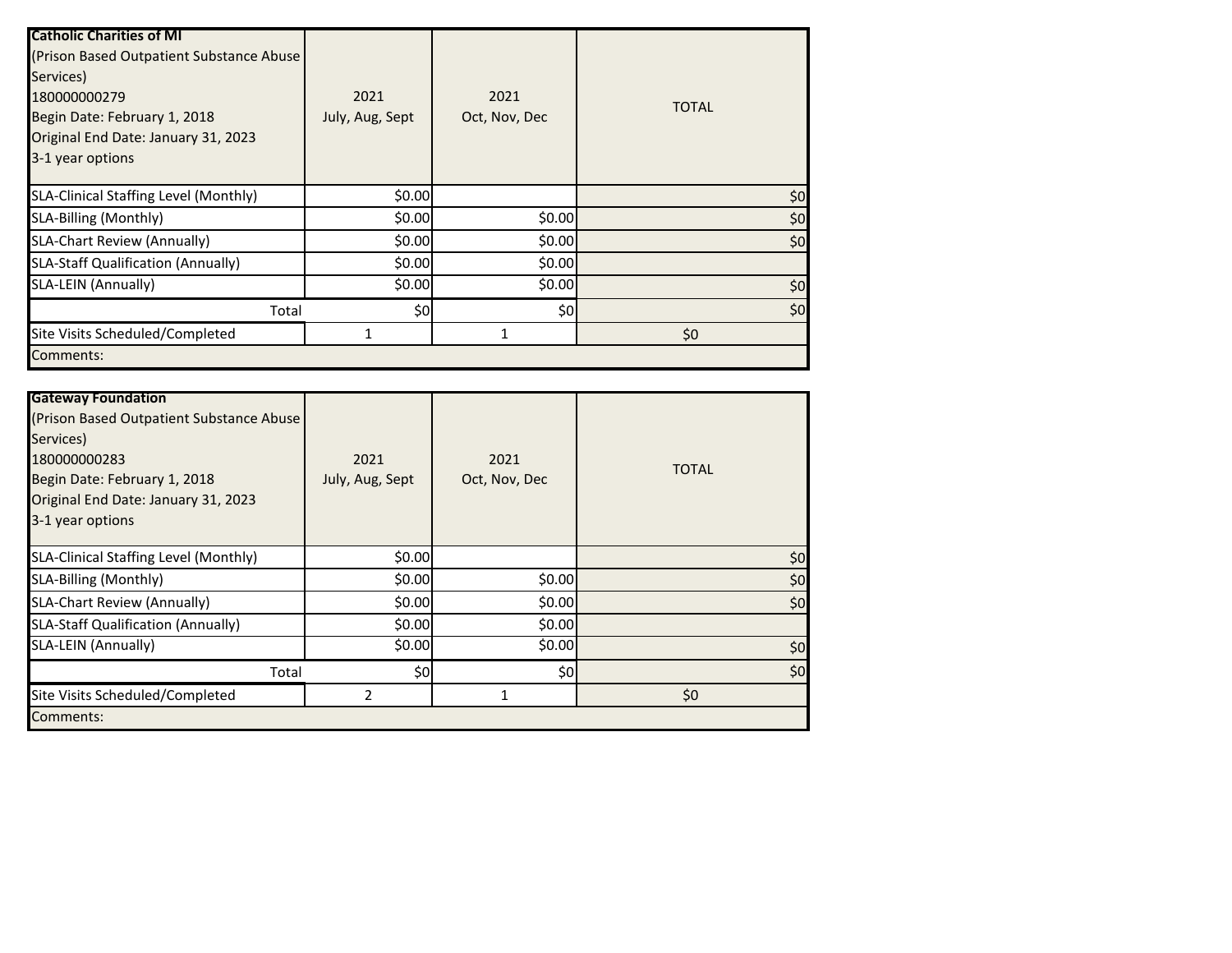| <b>Partners In Change: Psychological &amp;</b><br><b>Community Services PLC</b><br>(Prison Based Outpatient Substance Abuse)<br>Services)<br>180000000284<br>Begin Date: February 1, 2018<br>Original End Date: January 31, 2023<br>3-1 year options | 2021<br>July, Aug, Sept | 2021<br>Oct, Nov, Dec | <b>TOTAL</b> |
|------------------------------------------------------------------------------------------------------------------------------------------------------------------------------------------------------------------------------------------------------|-------------------------|-----------------------|--------------|
| SLA-Clinical Staffing Level (Monthly)                                                                                                                                                                                                                | \$0.00                  |                       | \$0          |
| SLA-Billing (Monthly)                                                                                                                                                                                                                                | \$0.00                  | \$0.00                | \$0          |
| <b>SLA-Chart Review (Annually)</b>                                                                                                                                                                                                                   | \$0.00                  | \$0.00                | \$0          |
| <b>SLA-Staff Qualification (Annually)</b>                                                                                                                                                                                                            | \$0.00                  | \$0.00                |              |
| SLA-LEIN (Annually)                                                                                                                                                                                                                                  | \$0.00                  | \$0.00                | \$0          |
| Total                                                                                                                                                                                                                                                | \$0                     | \$0                   | \$0          |
| Site Visits Scheduled/Completed                                                                                                                                                                                                                      |                         | 1                     | \$0          |
| Comments:                                                                                                                                                                                                                                            |                         |                       |              |

| <b>Wings of a Dove</b><br>(Prison Based Outpatient Substance Abuse)<br>Services)<br>180000000285<br>Begin Date: February 1, 2018<br>Original End Date: January 31, 2023<br>3-1 year options | 2021<br>July, Aug, Sept | 2021<br>Oct, Nov, Dec | <b>TOTAL</b> |
|---------------------------------------------------------------------------------------------------------------------------------------------------------------------------------------------|-------------------------|-----------------------|--------------|
| SLA-Clinical Staffing Level (Monthly)                                                                                                                                                       | \$0.00                  |                       | \$0          |
| SLA-Billing (Monthly)                                                                                                                                                                       | \$0.00                  | \$0.00                | \$0          |
| <b>SLA-Chart Review (Annually)</b>                                                                                                                                                          | \$0.00                  | \$0.00                | \$0          |
| <b>SLA-Staff Qualification (Annually)</b>                                                                                                                                                   | \$0.00                  | \$0.00                |              |
| SLA-LEIN (Annually)                                                                                                                                                                         | \$0.00                  | \$0.00                | \$0          |
| Total                                                                                                                                                                                       | \$0                     | \$0                   | \$0          |
| Site Visits Scheduled/Completed                                                                                                                                                             | 1                       | 1                     | \$0          |
| Comments:                                                                                                                                                                                   |                         |                       |              |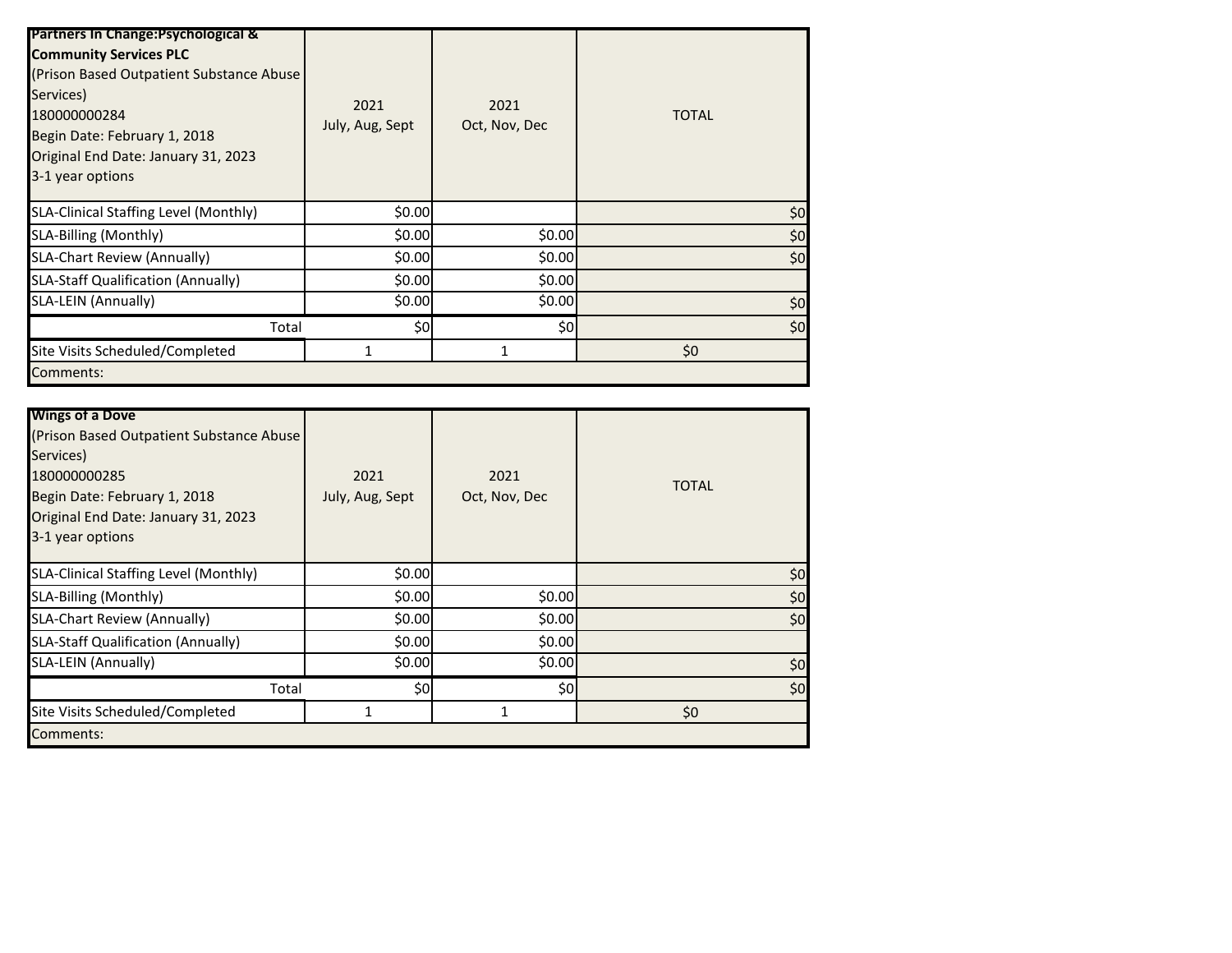| <b>Community Programs Inc.</b>                                                                             |                 |               |              |
|------------------------------------------------------------------------------------------------------------|-----------------|---------------|--------------|
| (Prison Based Outpatient Substance Abuse)                                                                  |                 |               |              |
| Services)                                                                                                  |                 |               |              |
| 180000000282                                                                                               | 2021            | 2021          |              |
| Begin Date: February 1, 2018                                                                               | July, Aug, Sept | Oct, Nov, Dec | <b>TOTAL</b> |
| Original End Date: January 31, 2023                                                                        |                 |               |              |
| 3-1 year options                                                                                           |                 |               |              |
|                                                                                                            |                 |               |              |
| SLA-Clinical Staffing Level (Monthly)                                                                      | \$0.00          |               | \$0          |
| SLA-Billing (Monthly)                                                                                      | \$0.00          | \$0.00        | \$0          |
| <b>SLA-Chart Review (Annually)</b>                                                                         | \$0.00          | \$0.00        | \$0          |
| <b>SLA-Staff Qualification (Annually)</b>                                                                  | \$0.00          | \$0.00        |              |
| SLA-LEIN (Annually)                                                                                        | \$0.00          | \$0.00        | \$0          |
| Total                                                                                                      | \$0             | \$0           | \$0          |
| Site Visits Scheduled/Completed                                                                            |                 |               |              |
| Comments: Contractor stopped providing services during COVID pandemic. Contract has since been terminated. |                 |               |              |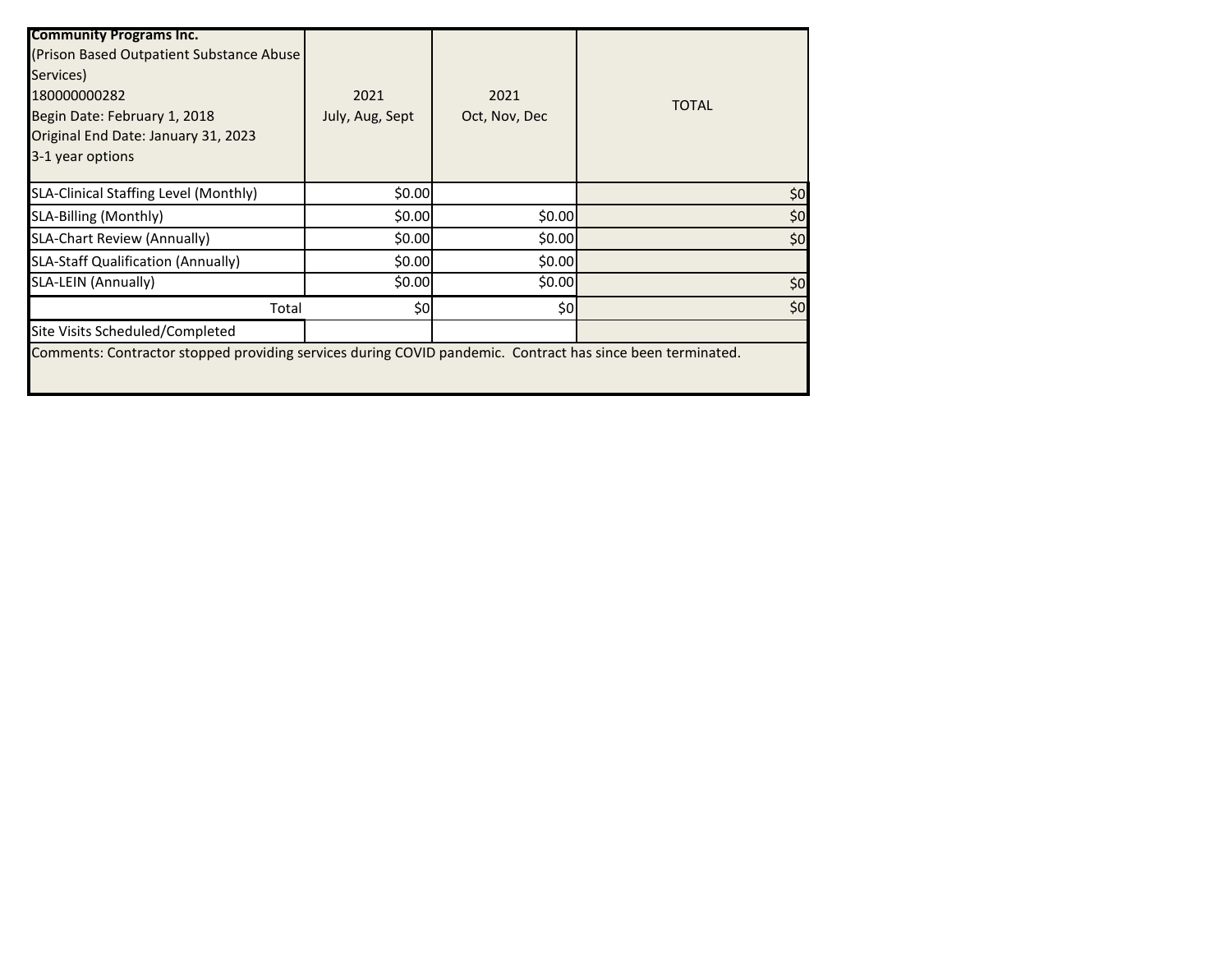## **MDOC Issued Contracts**

| <b>MDOC Contract</b><br><b>Number</b> | <b>Vendor Name</b>                                                 | <b>Contract Start</b> | <b>Contract End</b> | <b>Contract Amount</b> |
|---------------------------------------|--------------------------------------------------------------------|-----------------------|---------------------|------------------------|
| 200000001745                          | <b>Alternative Directions</b>                                      | 10/1/20               | 9/30/23             | \$5,400,000.00         |
| 180000000218                          | Apex Downriver Behavioral<br>Health, LLC                           | 2/1/18                | 12/31/22            | \$1,688,668.00         |
| 180000000181                          | Berghuis Psychological Service                                     | 2/1/18                | 12/31/22            | \$6,786,549.00         |
| 20190007                              | Brandon Churchman, DDS                                             | 7/26/19               | 7/25/22             | \$822,400.00           |
| 180000000279                          | Catholic Charities of Michigan                                     | 2/1/18                | 1/31/23             | \$8,536,803.83         |
| 180000000182                          | Catholic Charities of Michigan, Inc.                               | 2/1/18                | 12/31/22            | \$3,400,323.00         |
| 200000001746                          | <b>Community Mental Health CEI</b>                                 | 10/1/20               | 9/30/23             | \$825,000.00           |
| 200000001748                          | Completion House Inc. dba<br><b>Turning Point Recovery Centers</b> | 10/1/20               | 9/30/23             | \$1,945,125.00         |
| 200000001747                          | <b>Detroit Rescue Mission Ministries</b>                           | 10/1/20               | 9/30/23             | \$1,724,940.00         |
| 210000001268                          | <b>Detroit Rescue Mission Ministries</b>                           | 8/15/21               | 9/30/23             | \$3,500,000.00         |
| 472B7700071                           | Doron Precision Systems, Inc.                                      | 9/20/17               | 9/30/22             | \$750,605.00           |
| 20200004                              | Dr. Carmen McIntyre Leon                                           | 12/15/19              | 12/14/22            | \$799,326.50           |
| 20190005                              | Dr. Chad Fegan, DDS                                                | 9/9/19                | 9/8/22              | \$873,600.00           |
| 20180002                              | Dr. Donald G. Weikum, DDS                                          | 6/11/18               | 6/10/22             | \$815,360.00           |
| 20200003                              | Dr. James Blessman                                                 | 12/15/19              | 12/14/22            | \$628,791.60           |
| 20180001                              | Dr. Kim Doohak, DDS                                                | 2/20/18               | 2/19/23             | \$1,456,000.00         |
| 20190006                              | Dr. Matthew Kuiper, DDS                                            | 9/9/19                | 9/8/22              | \$873,600.00           |
| 20200006                              | Dr. Richard Yoo, DDS                                               | 5/4/20                | 11/3/22             | \$728,000.00           |
| 20190002                              | Dr. Shary Henderson, DDS                                           | 7/8/19                | 7/7/22              | \$524,160.00           |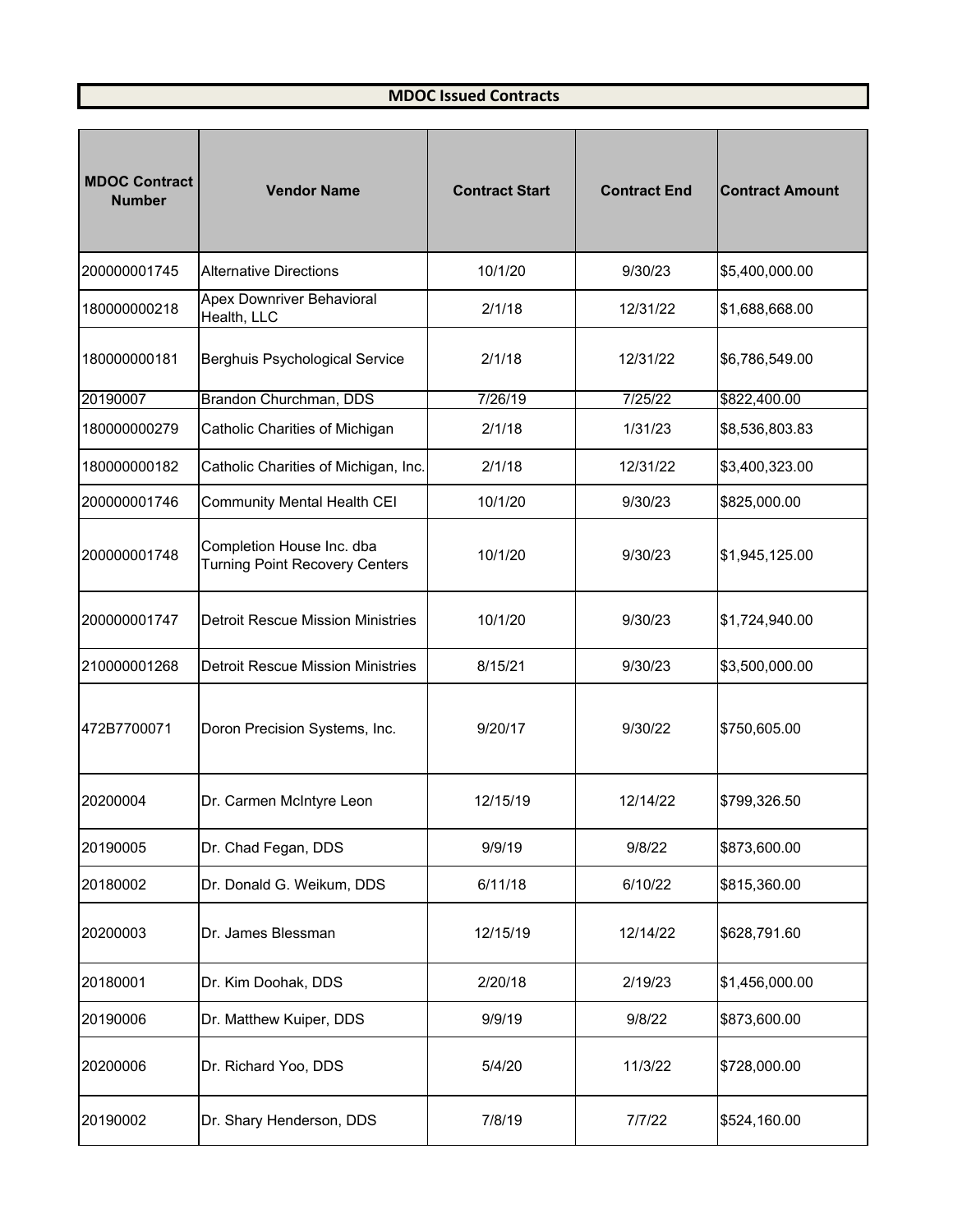| 180000000368 | <b>Eaton County</b>                                                              | 1/1/18   | 9/30/22  | \$3,209,000.00   |
|--------------|----------------------------------------------------------------------------------|----------|----------|------------------|
| 200000001749 | Elmhurst Home, Inc.                                                              | 10/1/20  | 9/30/23  | \$2,474,955.00   |
| 180000000283 | Gateway Foundation, Inc.                                                         | 2/1/18   | 1/31/23  | \$15,877,838.20  |
| 200000001751 | Get Back Up, Inc.                                                                | 10/1/20  | 9/30/23  | \$893,970.00     |
| 190000000243 | <b>Goodwill Industries of Greater</b>                                            | 10/1/18  | 9/30/22  | \$4,250,000.00   |
| 200000002076 | Gothams LLC                                                                      | 9/14/20  | 9/13/22  | \$130,000,000.00 |
| 200000001753 | Huron House Inc.                                                                 | 10/1/20  | 9/30/23  | \$1,350,090.00   |
| 180000000494 | Ingham County                                                                    | 10/1/17  | 9/30/22  | \$1,516,250.00   |
| 472B7700063  | Jail Education Solutions, Inc. d/b/a<br>Edovo                                    | 5/1/17   | 4/30/22  | \$5,346,059.60   |
| 200000001760 | Kalamazoo Probation<br><b>Enhancement Program</b>                                | 10/1/20  | 9/30/23  | \$11,925,112.50  |
| 180000000184 | Kalamazoo Probation<br>Enhancement Program (KPEP)                                | 2/1/18   | 12/31/22 | \$14,693,052.00  |
| 180000000261 | <b>KPEP</b>                                                                      | 1/1/18   | 9/30/22  | \$1,720,750.00   |
| 472B0200149  | Lenox Township                                                                   | 1/1/10   | 1/1/35   | \$1,727,466.00   |
| 472B3001216  | <b>Madison Township</b>                                                          | 12/20/02 | 12/21/27 | \$2,700,000.00   |
| 180000000199 | <b>Mediation &amp; Restorative Services</b>                                      | 10/1/17  | 9/30/22  | \$2,400,000.00   |
| 200000001761 | New Paths, Inc.                                                                  | 10/1/20  | 9/30/23  | \$3,605,962.50   |
| 180000000284 | Partners in Change: Psychological<br>and Community Services, PLC                 | 2/1/18   | 1/31/23  | \$4,984,212.50   |
| 200000002067 | Peterson Paletta Balice, PLC                                                     | 10/1/20  | 9/30/23  | \$1,000,976.04   |
| 210000001210 | Professional Consulting Services,<br>Inc.                                        | 9/1/21   | 8/31/24  | \$23,371,850.00  |
| 200000001752 | Samartitas (Formely Heartline, Inc<br>- Lutheran Social Services of<br>Michigan) | 10/1/20  | 9/30/23  | \$1,095,000.00   |
| 200000001762 | Self Help Addiction Rehabilitation,<br>Inc.                                      | 10/1/20  | 9/30/23  | \$5,144,895.00   |
| 180000000185 | Shanle Psychological Services,<br>LLC                                            | 2/1/18   | 12/31/22 | \$6,689,867.00   |
| 200000001759 | SMB Probation Center, Inc. dba<br>Tri-Cap                                        | 10/1/20  | 9/30/23  | \$9,360,067.50   |
| 472B3001215  | Sylvan Township Water and<br>Sewer Authority                                     | 1/29/03  | 1/29/28  | \$2,363,595.85   |
| 200000001765 | <b>Team Wellness Center</b>                                                      | 10/1/20  | 9/30/23  | \$639,945.00     |
| 200000001758 | The Salvation Army Harbor Light                                                  | 10/1/20  | 9/30/23  | \$2,421,090.00   |
| 200000001763 | <b>Twin County Community Probation</b><br>Center, Inc.                           | 10/1/20  | 9/30/23  | \$4,769,887.50   |
| 180000000285 | Wings of a Dove (Cheryl Wing<br>LLC)                                             | 2/1/18   | 1/31/23  | \$1,282,997.50   |
| 180000000186 | Wise Mind, PLLC                                                                  | 2/1/18   | 12/31/22 | \$2,010,808.00   |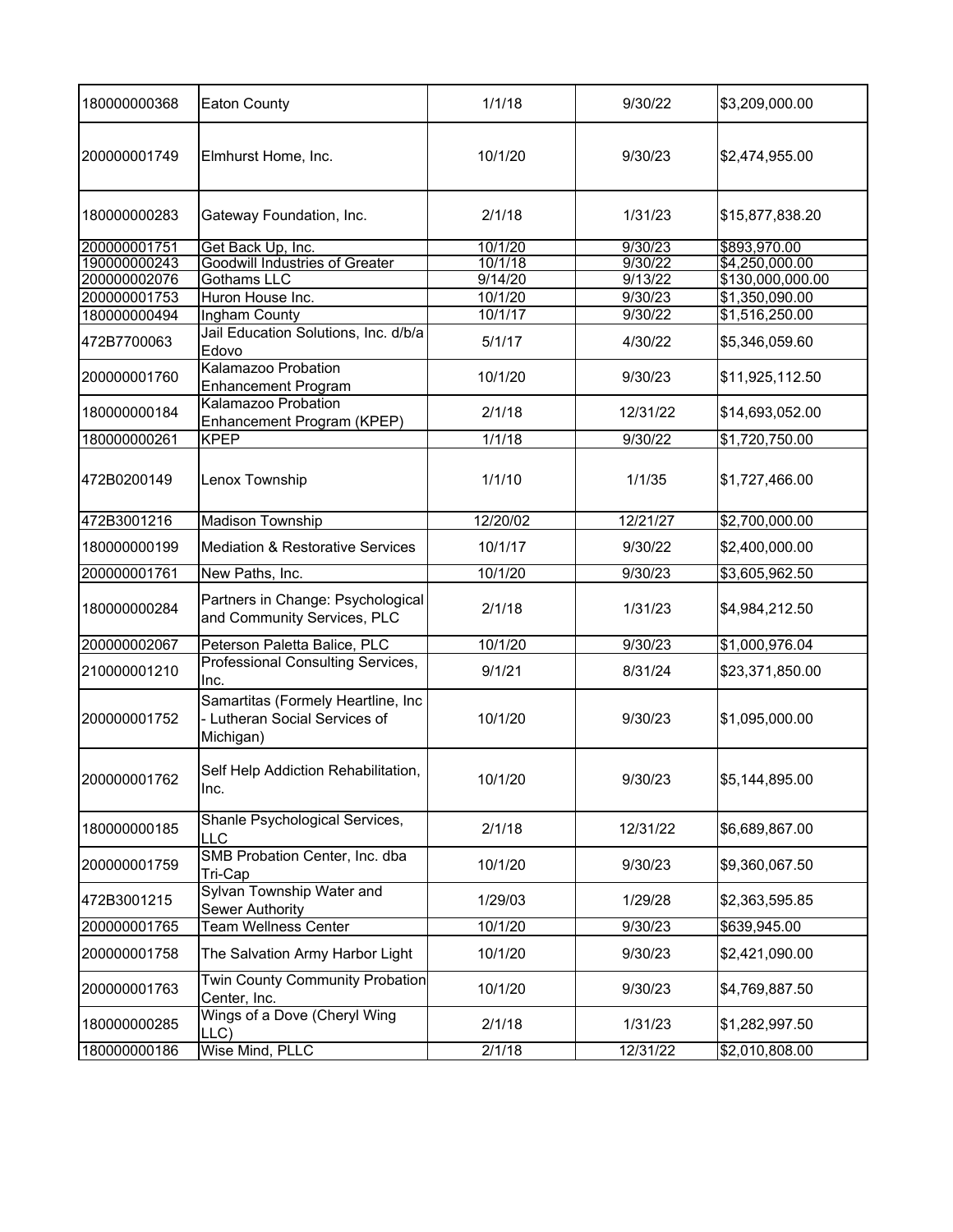| <b>DTMB Contract</b><br><b>Number</b> | <b>Vendor Name</b>                                               | <b>Description</b>                                                               | <b>Contract Start</b> | <b>Contract End</b> | <b>Contract Amount</b> |
|---------------------------------------|------------------------------------------------------------------|----------------------------------------------------------------------------------|-----------------------|---------------------|------------------------|
| 180000000558                          | ADVANCED TECHNOLOGIES<br><b>GROUP, LLC</b>                       | MDOC Corrections Offender Management System                                      | 6/20/18               | 6/19/28             | \$37,594,988.00        |
| 071B4300125                           | <b>ALCOHOL MONITORING</b><br><b>SYSTEMS</b>                      | 472, DOC, ELEC MONITORING DEVICE, C20130                                         | 6/1/14                | 6/31/2022           | \$13,446,318.25        |
| 200000000339                          | <b>ANTLER CONSTRUCTION, INC</b>                                  | Y20057; Parnall CF - Laundry Project                                             | 11/19/19              | 11/19/22            | \$786,045.92           |
| 071B4300145                           | <b>ATTENTI US, INC</b>                                           | ELECTRONIC MONITORING PROGRAM                                                    | 8/1/14                | 7/31/22             | \$15,986,105.00        |
| 200000000695                          | <b>BERGER &amp; KING INC</b>                                     | Y20127; Kinross CF - HVAC & Boiler Upgrades - Phase 2                            | 2/11/20               | 2/11/23             | $\sqrt{$1,649,779.16}$ |
| 200000000741                          | <b>BERGER &amp; KING INC</b>                                     | Y20107; Chippewa CF - HVAC Repairs & Replacements                                | 1/28/20               | 1/28/23             | \$2,981,213.00         |
| 071B7700106                           | <b>BERRIEN-CASS-VAN BUREN</b><br><b>WORKFORCE DEV BOARD</b>      | OFFENDER SUCCESS ADMINISTRATIVE AGENCY S                                         | 4/1/17                | 3/31/22             | \$9,957,237.00         |
| 200000000408                          | <b>BLUE SPADER</b><br>CONTRACTORS, INC                           | Y20079; SRA - Phase II Record Storage Building 126                               | 12/10/19              | 12/10/22            | \$2,139,862.38         |
| 200000002015                          | <b>BOLLE CONTRACTING LLC</b>                                     | 472/17460.TAP-North Region-Newberry-Demo of Various Bldgs.                       | 9/1/20                | 9/1/23              | \$1,793,381.00         |
| 190000001411                          | <b>BUFORD SATELLITE SYSTEMS</b>                                  | Prisoner Local/Cable/Satellite Television Services                               | 10/1/19               | 9/30/24             | \$8,979,134.00         |
| 180000000127                          | <b>CATHOLIC CHARITIES OF</b><br>SHIAWASSEE & GENESEE CO<br>FLINT | Offender Success Admin Agcy Svcs (Reg 6, exc St. Clair Cty)                      | 10/1/17               | 3/31/22             | \$3,563,845.00         |
| 071B7700105                           | <b>CATHOLIC SOCIAL SERVICES</b><br>OF WASHTENAW CO               | OFFENDER SUCCESS ADMINISTRATIVE AGENCY S                                         | 4/1/17                | 3/31/22             | \$7,857,857.00         |
| 071B7700202                           | <b>CITY OF LANSING</b>                                           | OFFENDER SUCCESS ADMINISTRATIVE AGENCY S                                         | 9/12/17               | 3/31/22             | \$2,370,620.00         |
| 210000000181                          | <b>COMMTECH DESIGN</b>                                           | Y21048; Multiple CFs - VMS & Perimeter Security                                  | 12/4/20               | 12/4/23             | \$969,055.76           |
| 210000000170                          | <b>Control Solutions</b>                                         | 472/19096.GAG Brooks CF - HVAC & Digital Controls Upgrade                        | 10/20/20              | 10/20/23            | \$760,000.00           |
| 200000002025                          | <b>CROSS RENOVATION, INC.</b>                                    | 472/19048.SDW Woodland Ctr - Security System Upgrades Ph.                        | 3/24/20               | 3/24/23             | \$1,405,352.40         |
| 200000001293                          |                                                                  | DRESSELER MECHANICAL INC  472/18408.TAP Alger CF Bldg 200 - HVAC System Upgrades | 3/24/20               | 3/24/23             | $\sqrt{1,449,177}.35$  |
| 071B7700014                           | Equivant dba NORTHPOINTE,<br>INC.                                | LICENSING, MAINTENANCE & SUPPORT FOR COMPASS                                     | 10/1/16               | 9/30/22             | \$5,273,590.77         |
| 210000000392                          | F H MARTIN CONSTRUCTION<br><b>CO</b>                             | 472/19488.SDW-Green Oaks Academy-Infrastructure Ren-<br>Phase 1                  | 1/5/21                | 1/5/24              | \$3,737,236.26         |
| 071B6600001                           | <b>FIELDWARE, LLC</b>                                            | TELEPHONE REPORTING & SUPERVISION FEES                                           | 10/1/15               | 9/30/22             | \$1,095,000.00         |
| 190000000451                          | <b>GLOBAL SHOP SOLUTIONS,</b><br>INC.                            | MSI ENTERPRISE RESOURCE PLANNING (ERP) SOLUTION                                  | 5/1/19                | 4/30/22             | \$788,388.45           |
| 071B7700057                           | <b>GLOBAL TEL LINK</b><br><b>CORPORATION</b>                     | ELECTRONIC PRISONER SERVICES                                                     | 2/1/17                | 10/31/22            | \$8,401,249.83         |
| 180000001124                          | <b>GLOBAL TEL LINK</b><br>CORPORATION                            | <b>INMATE TELEPHONES</b>                                                         | 8/9/18                | 8/8/24              | \$93,882,653.00        |

**DTMB Contracts Used by MDOC**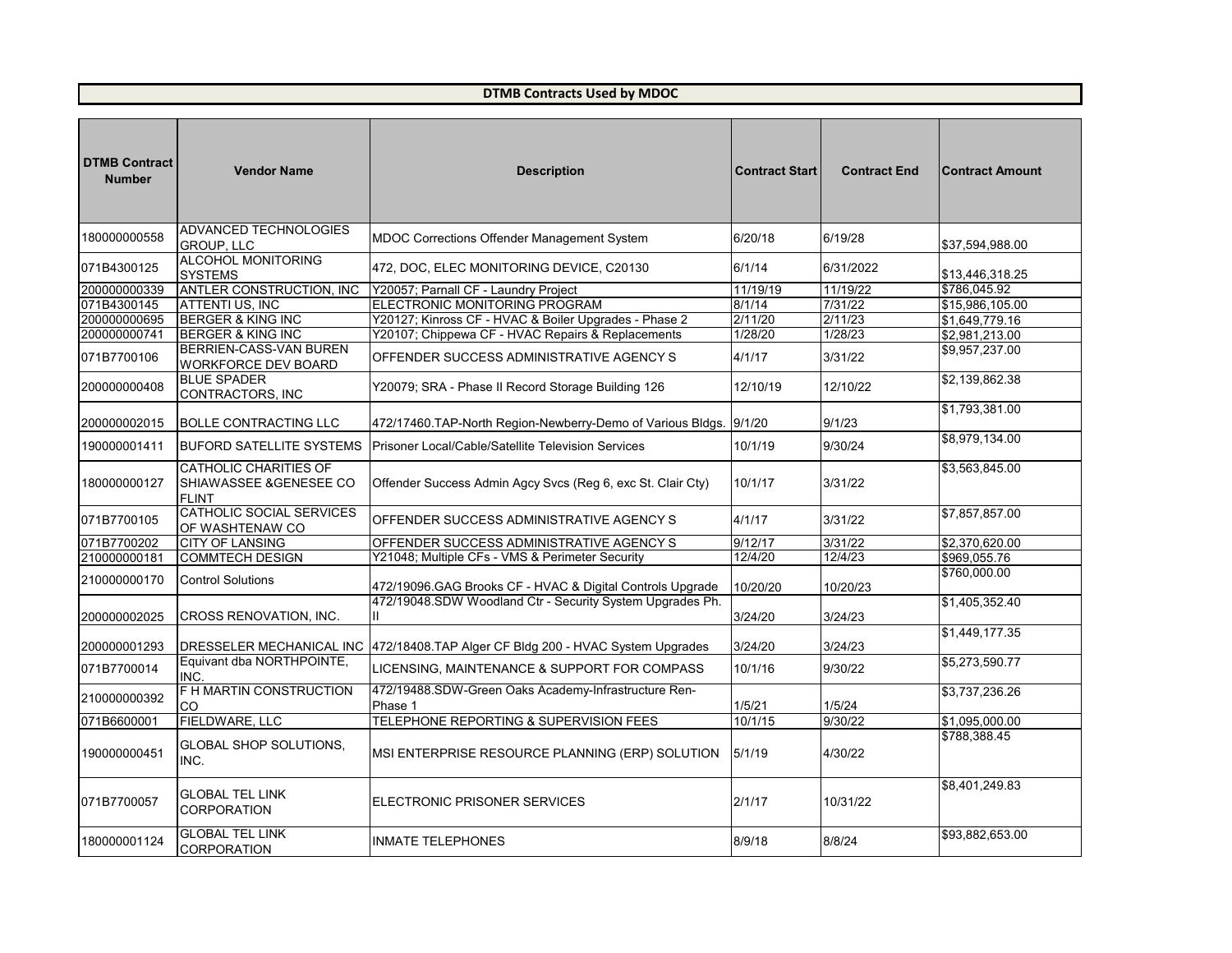|              |                                                           |                                                                                  |          |          | \$589,988,100.00            |
|--------------|-----------------------------------------------------------|----------------------------------------------------------------------------------|----------|----------|-----------------------------|
| 210000000685 | <b>Grand Prairie Healthcare</b><br>Services, P.C.         | Prisoner Health Care and Pharmacy Services for MDOC, and IT<br>interface to COMS | 4/14/21  | 9/30/26  |                             |
| 071B7700103  | <b>GREAT LAKES RECOVERY</b><br><b>CENTERS INC</b>         | OFFENDER SUCCESS ADMINISTRATIVE AGENCY S                                         | 4/1/17   | 3/31/22  | \$4,357,825.00              |
| 200000000337 | <b>Great Lakes West, LLc</b>                              | Y20046; Handlon CF - Phase I Vocational VIg Schoolhouse FS                       | 11/5/19  | 11/5/22  | \$507,221.00                |
| 071B6600114  | <b>HEALTH MANAGEMENT</b><br><b>ASSOCIATES</b>             | <b>THIRD PARTY REVIEWER SERVICES</b>                                             | 8/15/16  | 8/31/24  | \$4,443,962.00              |
| 071B7700203  | <b>HEALTH MANAGEMENT</b><br><b>SYSTEMS, INC</b>           | OFFENDER SUCCESS ADMINISTRATIVE AGENCY S                                         | 9/12/17  | 3/31/22  | \$26,621,835.00             |
| 200000000556 | J & B ASSOCIATES LLC                                      | 472/19021.SDW; Woodland Ctr CF - Fire Alarm System<br><b>Upgrades</b>            | 1/14/20  | 1/14/23  | \$617,508.00                |
| 210000000074 | J & B ASSOCIATES LLC                                      | 472/20175.GAG-Marquette BP-Personal Emergency Location<br>Syste                  | 9/24/20  | 9/24/23  | \$2,581,238.00              |
| 071B7700058  | JPAY INC.                                                 | <b>ELECTRONIC PRISONER SERVICES</b>                                              | 2/1/17   | 10/31/22 | $\overline{$35,620,190.20}$ |
|              | <b>KEEFE COMMISSARY</b>                                   |                                                                                  |          |          | \$95,700,000.00             |
| 200000001938 | <b>NETWORK LLC</b>                                        | <b>Prisoner Store Services</b>                                                   | 10/1/20  | 9/30/23  |                             |
| 200000002080 | LAUX CONSTRUCTION, LLC                                    | Y20414, Detroit Reentry CF - MSI Factory Relocation                              | 9/10/20  | 9/10/22  | \$3,369,824.80              |
|              | <b>MACOMB/ST. CLAIR</b>                                   |                                                                                  |          |          | \$7,844,753.29              |
| 071B7700204  | <b>WORKFORCE DEVELOPMENT</b><br><b>BOARD</b>              | OFFENDER SUCCESS ADMINISTRATIVE AGENCY S                                         | 9/12/17  | 3/31/22  |                             |
|              | <b>MCDONALD ROOFING &amp; SHEET</b>                       |                                                                                  |          |          | \$1,193,619.00              |
| 200000002027 | <b>METAL CO</b>                                           | 472/18072.TYC Lakeland CF - Various Roof Restoration Project   8/18/20           |          | 8/18/23  |                             |
| 200000000702 | <b>MKC GROUP INC</b>                                      | Y20136; Cotton CF - Fire Alarm System Upgrades                                   | 2/11/20  | 2/11/23  | \$722,918.65                |
|              |                                                           | 472/19220.RWG-Southern Reg Adm-Fire Alarm System                                 |          |          |                             |
| 200000001964 | <b>MKC GROUP INC</b>                                      | <b>Upgrades</b>                                                                  | 8/18/20  | 8/18/23  | \$941,351.31                |
| 200000001218 | <b>MKC GROUP INC</b>                                      | 472/17466.CDP; Lakeland CF - Water & Sewer Improvements                          | 4/7/20   | 4/7/23   | \$1,866,000.00              |
| 200000001928 | <b>MKC GROUP INC</b>                                      | Y20227 Lakeland CF - Water and Sewer Improvements                                | 4/7/20   | 4/7/23   | \$1,866,000.00              |
| 200000000341 | <b>MOORE TROSPER</b><br><b>CONSTRUCTION COMPANY</b>       | Y20044; Cooper St CF - Door & Window Replacements                                | 11/5/19  | 11/5/22  | \$574,504.38                |
| 210000000477 | <b>MOORE TROSPER</b><br><b>CONSTRUCTION COMPANY</b>       | 472/19043.JAG Central Michigan CF Door & Windows<br>Replacement                  | 3/24/20  | 3/24/23  | \$580,206.16                |
| 200000001960 | NORRIS CONTRACTING INC                                    | 472/19055.TAP; Chippewa CF - Pavement Repair &<br>Replacement                    | 8/4/20   | 8/4/23   | \$851,244.00                |
| 071B7700107  | <b>NORTHWEST MICHIGAN</b><br>COUNCIL OF GOVERNMENTS       | OFFENDER SUCCESS ADMINISTRATIVE AGENCY S                                         | 4/1/17   | 3/31/22  | \$3,780,000.00              |
| 200000000146 | OLSEN & OLSEN BLDG CONT<br><b>INC</b>                     | 472/19113.TAP; Newberry CF - Power House Stack Removal                           | 10/22/19 | 10/22/22 | \$501,563.20                |
| 210000000360 | <b>QDV Construction Services, LLC</b>                     | 472/20052.SDW-St. Louis CF-Bar Screen Upgrades                                   | 1/5/21   | 1/5/24   | \$927,000.00                |
| 200000000505 | RAS CONTRACTING INC.                                      | Y20077; Duane Waters Health Ctr Isolation Rm Upgrades                            | 12/10/19 | 12/10/22 | \$535,900.00                |
|              |                                                           | 472/20212.SDW-Woodland Ctr CF-Dialysis Housing Unit &                            |          |          |                             |
| 200000002010 | <b>RAS CONTRACTING INC.</b>                               | Center                                                                           | 8/4/20   | 8/4/23   | \$4,335,821.25              |
| 210000000686 | Recidiviz Inc.                                            | <b>Criminal Justice Data Platform</b>                                            | 5/1/21   | 4/30/24  | \$1,000,000.00              |
|              |                                                           |                                                                                  |          |          |                             |
| 071B7700102  | <b>REGION 7B EMPLOYMENT</b><br><b>TRAINING CONSORTIUM</b> | OFFENDER SUCCESS ADMINISTRATIVE AGENCY S                                         | 4/1/17   | 3/31/22  | \$6,847,331.49              |
| 200000000691 | <b>RELX INC</b>                                           | Prisoner Electronic Law Library MDOC                                             | 5/4/20   | 5/3/25   | \$1,319,422.50              |
| 220000000203 | <b>Resultant LLC</b>                                      | <b>MDOC Learning Management System</b>                                           | 12/15/21 | 12/15/26 | \$11,158,651.00             |
|              | Securadyne Systems                                        |                                                                                  |          |          | \$1,982,311.36              |
| 210000000019 | Intermediate, LLC                                         | 472.17431.GAG Bellamy Creek - Real Time Location System                          | 3/24/20  | 3/24/23  |                             |